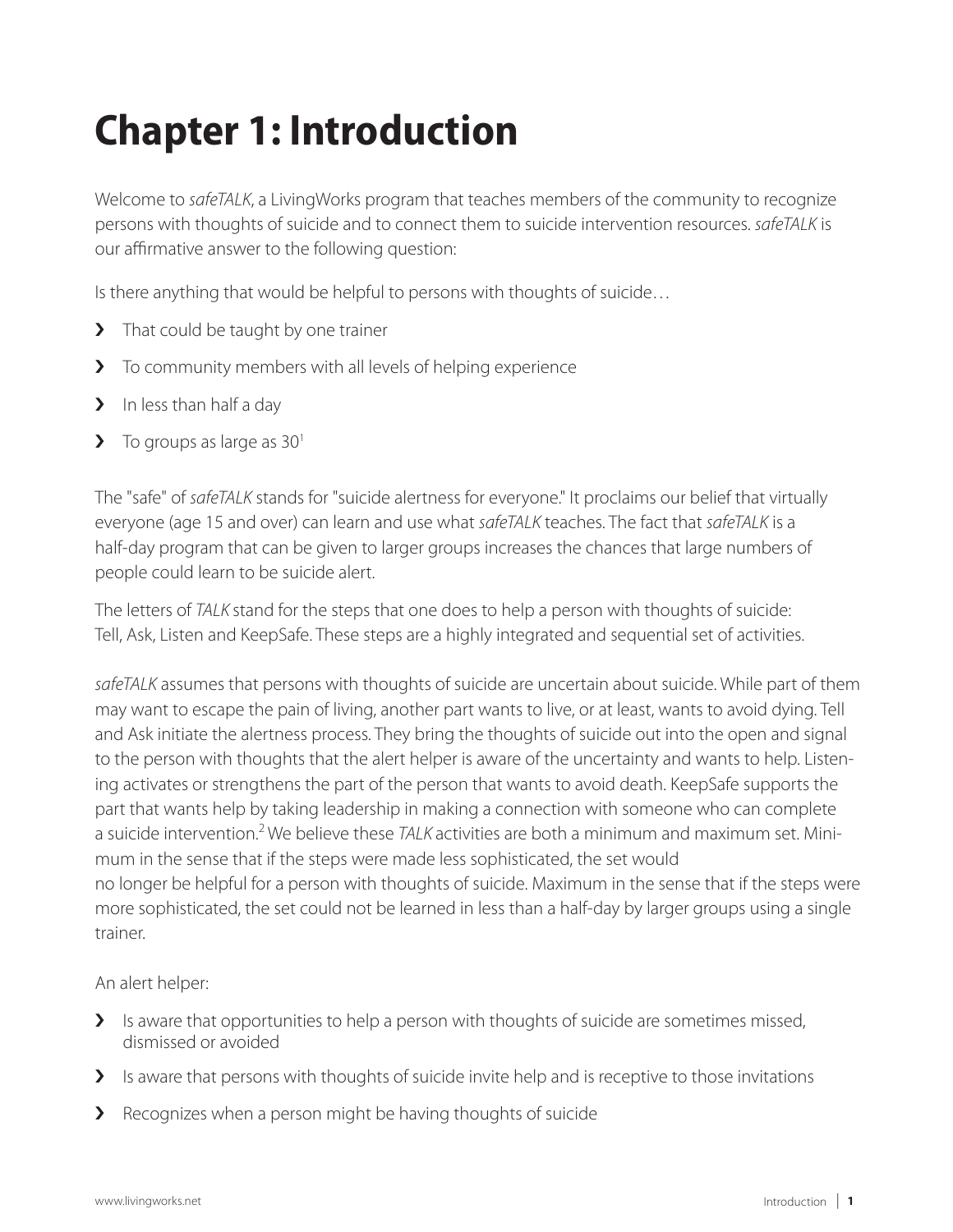- > Engages a person with thoughts of suicide in direct and open talk about suicide
- > Listens to the person's story about suicide long enough to show that they recognize that the thoughts are serious
- $\blacktriangleright$  Knows the name and contact information of local suicide intervention resources and understands how they work
- › Moves quickly to connect the person with thoughts to someone who can do a suicide intervention

These are the competencies that *safeTALK* is designed to teach.

We regard the entirety of handouts, audiovisuals and the curriculum contained in this manual as a training program: an internally consistent, integrated tool for training community members to be suicide alert. The set of activities that *safeTALK* teaches rests on the same conceptual foundation as the *Applied Suicide Intervention Skills Training (ASIST)* program. Like it, *safeTALK* stresses that attitude clarification is critical to learning and using helping knowledge. The activities of *safeTALK* are related to the tasks that caregivers learn in the two-day *ASIST* workshop. *safeTALK* is also consistent with LivingWorks' view that the training needs of a suicide-safer community require a comprehensive approach. In both its view of helping and its place in a helping community, *safeTALK* is well grounded in critical review<sup>3</sup> and developmental research. Work on *safeTALK* began in May of 2005. Consistent with our knowledge translation research methods, *safeTALK* will evolve and progress over time through feedback from trainers and participants. Lastly, *safeTALK* shares our signature approach to teaching adults: respect for the fact that adults know things and need to be involved in their own learning.

Alert helpers connect persons with thoughts of suicide to suicide intervention resources. Thus, alert helpers are not a substitute for suicide intervention resources. They are a complement to them. *safe-TALK* teaches a set of skills that starts an intervention. *safeTALK* is best used in communities in which there are sufficient and accessible suicide intervention caregivers. When you are uncertain about the availability of intervention resources in a community, it is important to fully acknowledge this uncertainty within *safeTALK*. In communities seriously lacking in intervention resources, it is best to describe *safeTALK* as an awareness program whose purpose is to inform the community about what could be done if there were sufficient resources.

## **Helping opportunities and networking considerations**

Persons thinking about suicide may be present in your training. Others present may be concerned about suicide among friends, family and loved ones. In addition, *safeTALK* may stimulate those who have lost someone to suicide to review what they did or did not do to help prevent the suicide. Many of those so affected will appreciate this opportunity to look at suicide again. They may be wondering if there may have been something else they could have done or, at least, want to know that there are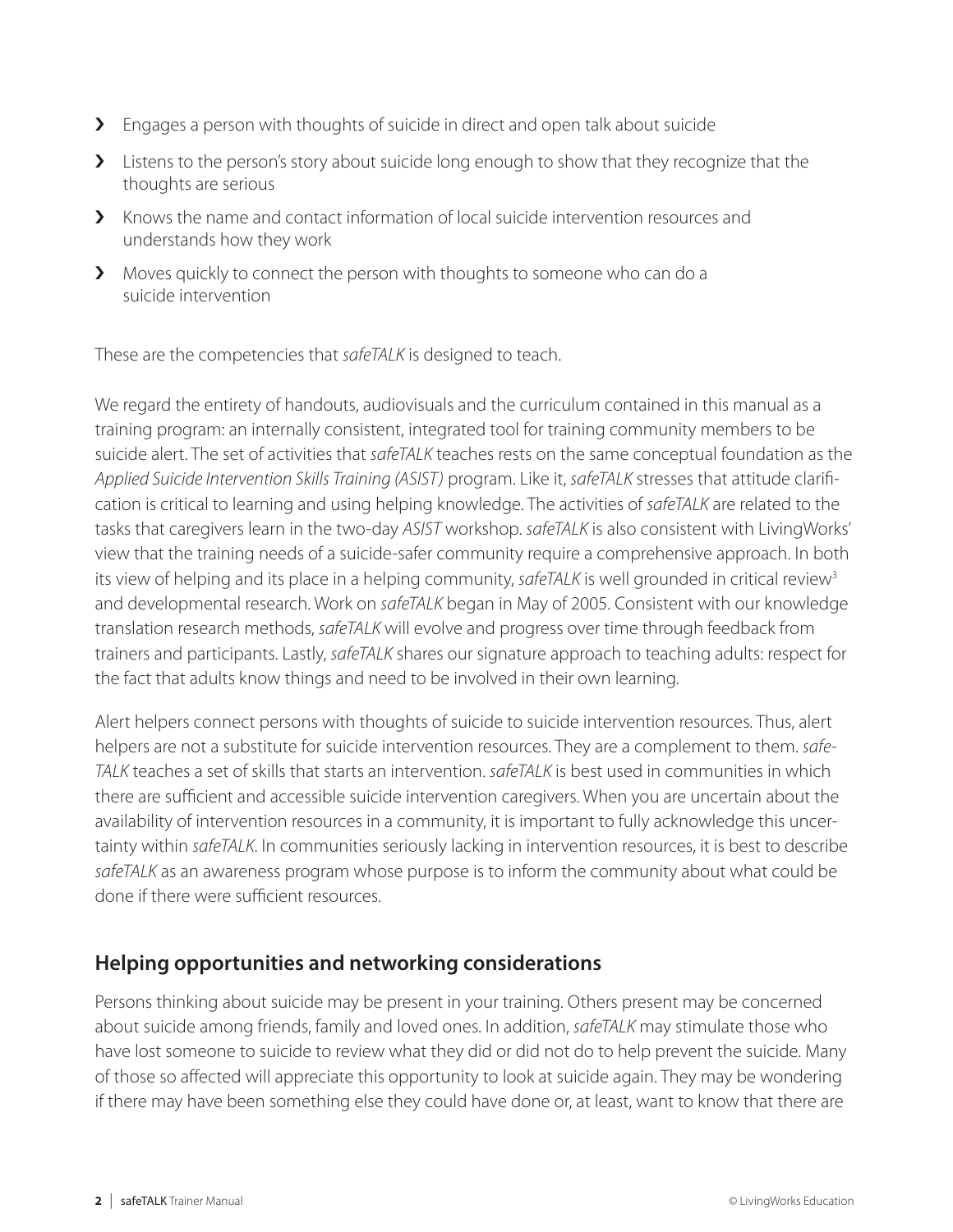other things that can be done in the future to help prevent the suicides of others. Some, however, may discover that they cannot focus on much of anything but the person they lost to suicide. People with thoughts of suicide and those suffering from losses to suicide represent immediate opportunities to help in ways that are consistent with and that reinforce what *safeTALK* teaches. To provide additional support in addressing these needs, we require that you have a Community Support Resource present in the room for the duration of every *safeTALK* training. A support resource should be able to do a suicide intervention and/or provide initial help to a person who uncovers unresolved loss issues. If a Community Support Resource cannot be present for some unavoidable reason, you need to have a backup plan for helping participants who become distressed. The Community Support Resource will likely take responsibility for meeting most of the needs noted above.

## **Trainer characteristics**

*safeTALK Trainer Candidates* are expected to have attended *Applied Suicide Intervention Skills Training (ASIST)* prior to their *safeTALK T4T*. In order to complete a *safeTALK T4T*, you must have attended a two-day *ASIST* workshop within the previous 24 months. *safeTALK* trainers are expected to attend *ASIST* every four years to support their knowledge and ongoing development. You need to have the confidence that comes from this training, even though you may not be the primary helper. Nothing could send a more damaging message than a trainer who misses, dismisses or avoids *talk* about suicide in an intervention or bereavement situation.

*ASIST* trainers and *ASIST* participants can become *safeTALK* trainers by taking *safeTALK Training for Trainers*. *ASIST* trainers have an advantage in becoming good *safeTALK* trainers. They will easily grasp many of the concepts in this program since they are similar to, or consistent with, those in other LivingWorks programs. *ASIST* trainers are familiar with the amount of critical thinking that goes into the creation of a LivingWorks program. Accordingly, they are likely to appreciate the effort and hard work needed to get the most out of *safeTALK* and to conduct it by following standard procedures. Other experienced trainers may obtain some of these same understandings just from participating in *ASIST*. There is no reason to believe that *ASIST* participants cannot be good *safeTALK* trainers but it might require more work. To become a registered trainer, you need to conduct three *safeTALK*s within the first 12 months after your *safeTALK T4T*. You must also have delivered all segments of *safeTALK* in order to become a registered trainer. This usually takes three to five workshops if you are delivering your workshops with a co-trainer. To maintain registered status, you need to conduct two *safeTALK*s per year after obtaining registered status, and attend an *ASIST* workshop every four years. Immediately following each *safeTALK* workshop, submit your online trainer report. It is the only way to get credit for the workshops you lead. You need to keep the participant feedback forms from your last five trainings should someone from LivingWorks wish to contact you about a particular training or should you wish to apply to become a *safeTALK T4T Instructor*.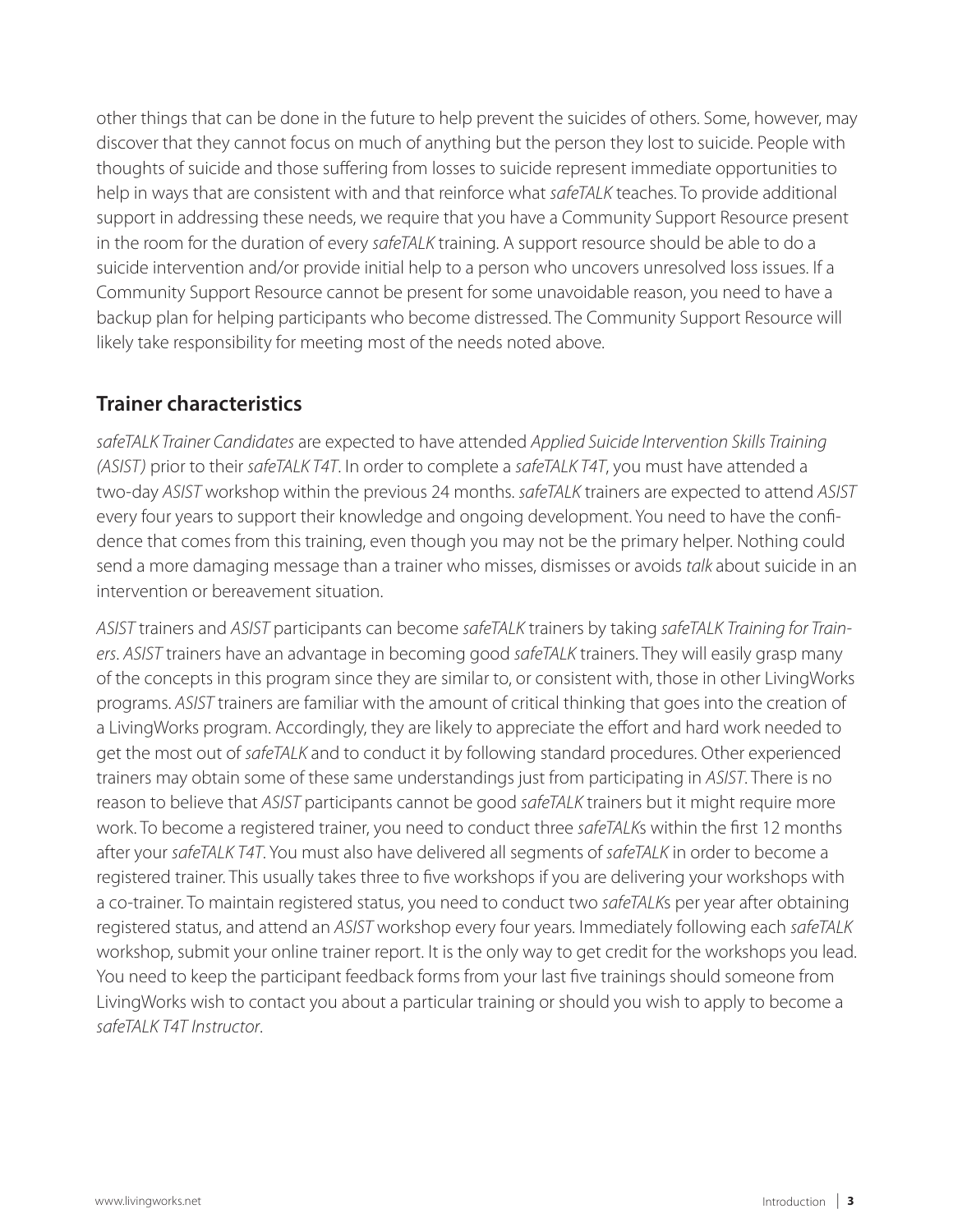## **Keeping trainer materials current**

Our website, www.livingworks.net, is your resource for information about updates to *safeTALK* materials. It is expected that you will check this resource regularly in order to remain current with the program.

*safeTALK* trainers work with a video-based co-trainer who can present many of the longer and more difficult to learn parts of safeTALK.<sup>4</sup> Use of the video-based co-trainer helps to maintain fidelity with standards. It is also well-received by most participants. You can use all or parts of this co-trainer video. You might use all of the co-trainer video early in your training career and later take on more of these presentations yourself. On the other hand, you might always use the co-trainer material, preferring to focus more of your attention on the participants.

## **Layout of this manual**

The first chapter provides an overview of the program, this manual and some essential details. Chapter 2 presents *safeTALK*'s design. Chapter 3 outlines important practical concerns and "good practice" issues in conducting *safeTALK*. Chapter 4 provides the standard procedures used in *safeTALK* and distinguishes the text said by the video co-trainer.<sup>4</sup> Chapter 4 (OPTION) provides the procedures for a trainer wanting to present the whole of *safeTALK* themself, without using the video co-trainer. Chapter 4 (OPTION) can only be delivered by trainers in good standing who have completed 10 or more workshops. It is available in the Members area at www.livingworks.net.

Chapter 5 has the notes and references for all the other chapters. You should probably have a look at Chapter 4 right after this introduction to get a feel for what is in *safeTALK* and how it is taught. You will need to read Chapters 2 and 3 several times. You will likely re-read Chapter 2 many times as you become increasingly familiar with *safeTALK*. You are likely to find new meanings in it each time you do.

Chapters 1 through 3 are mostly text.

Chapter 4 has many illustrative cues to help orient you through the training steps. See Figure 1 on the next page for a sample spread in Chapter 4, which shows your tasks 1 to 3 of step 1.5. (There are 15 steps spanning two sections.) Text in a speech-bubble-shaped box represents a sample script. Sample scripts illustrate one way to perform a task. We recommend that you create your own speaker notes since our scripts are just examples of what a trainer might say and are very unlikely to fit the way you would say what needs to be said. This means that in order for you to say and do all that is required of a trainer to present this program, you will need to read and study Chapter 4 in its entirety. The steps, as laid out in Chapter 4, will provide you with a better understanding of what you are supposed to be communicating. Text in a thought-bubble-shaped box represents a special kind of trainer-led learning activity known as "just wondering." The "just wonderings" are included to bring forth typical thoughts, beliefs and myths many people have about suicide but may be hesitant to voice out loud.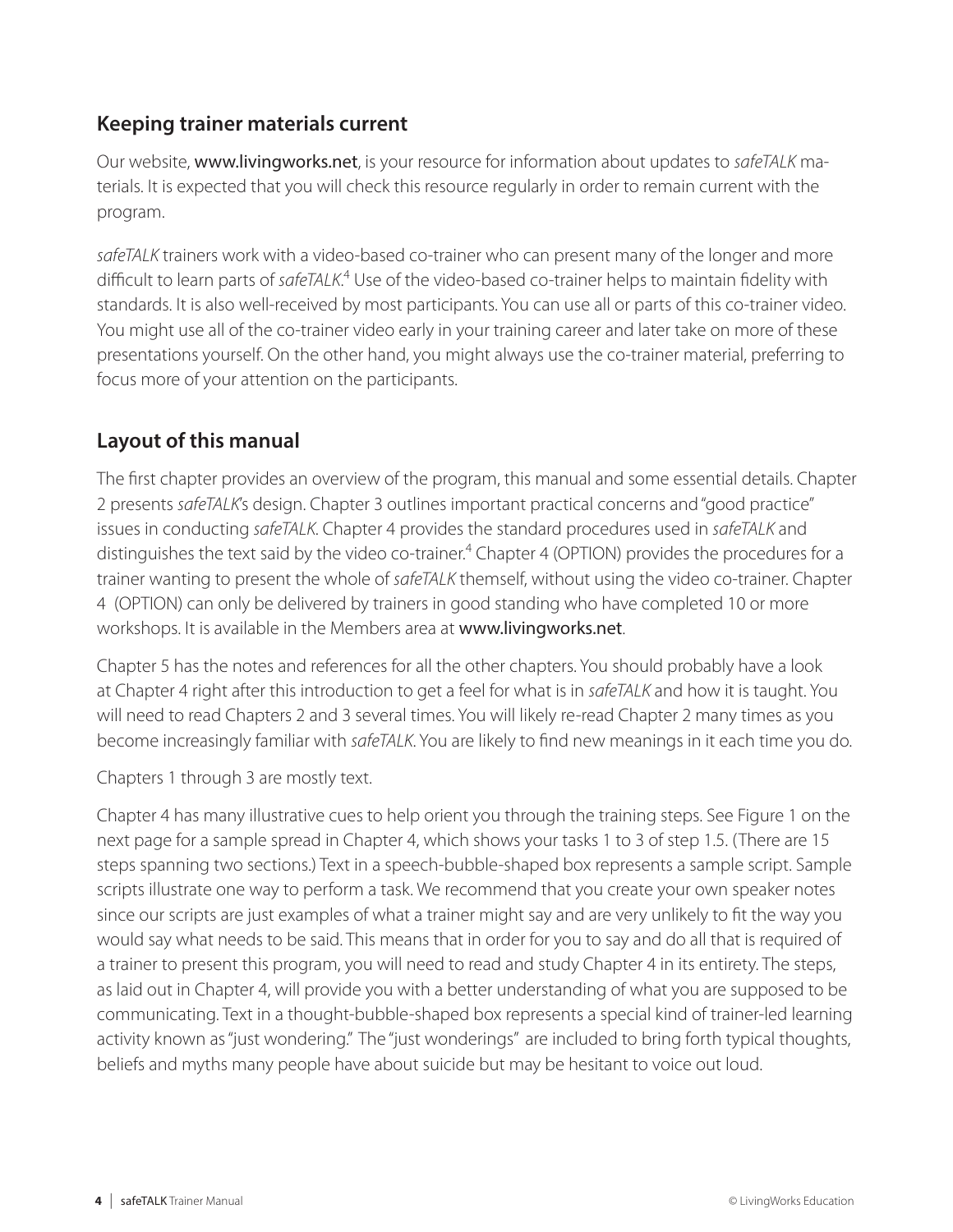#### **Figure 1:** A spread from Chapter 4: Standard Procedures



Formal names of materials and titles of documents that are copyrighted by LivingWorks Education are written in italicized text. Short forms of the names are not.

Throughout this manual you will find note markers like this: <sup>X</sup> You can find the notes in Chapter 5. Read the notes; they provide vital information critical to the success of the training.

We recommend that you don't mark in your manual because invariably the notations trainers make in the early stages end up being regretted or at least modified. We also respect differences in learning styles. For this reason, we suggest you make any notes on a copy of the original.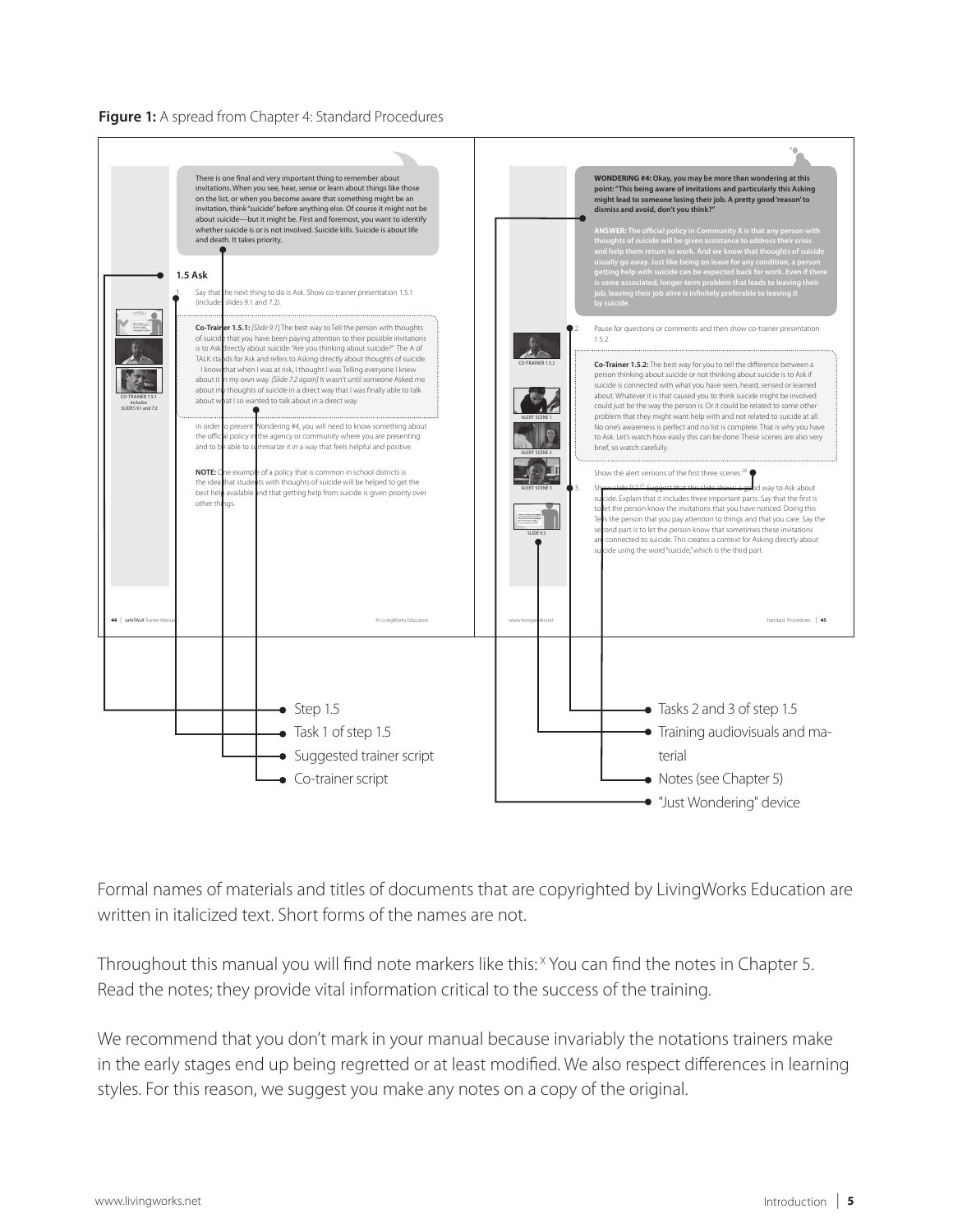

Intro slide as customized for the Australian Defence Force.



Invitations slide as customized for a school board.



Intro slide as customized for the Toronto Transit Commission.

**KeepSafe connections** 

#### **Lifeline members only:**

www.suicidepreventionlifeline.org/centers

- \* real time Caller ID
- \* warm transfer codes
- \* Tele Interpreter Service

#### All access website:

www.suicidepreventionlifeline.org



**Crisis center blog:** www.crisiscentersblog.com

KeepSafe Connections slide as customized for the National Suicide Prevention Lifeline (USA).

## **A note on customization**

*safeTALK* can be customized. For example, the introductory section of *safeTALK* is always tailored to reflect the sponsoring organization's support for *safeTALK* and *ASIST*. The circumstances of the person with thoughts that the *safeTALK* participants work with in developing their own scene are typically modified to better fit with the participants' experiences. A locally relevant list of resources trained in suicide intervention is always used so that you and your Community Support Resource know where you might refer a participant should the need arise as a part of the training. This list also lets participants know where they can refer the persons with thoughts that they will identify after the training. Local community or organization policy about suicide—such as the effect of suicide on a person's employment or role—is used, whenever available.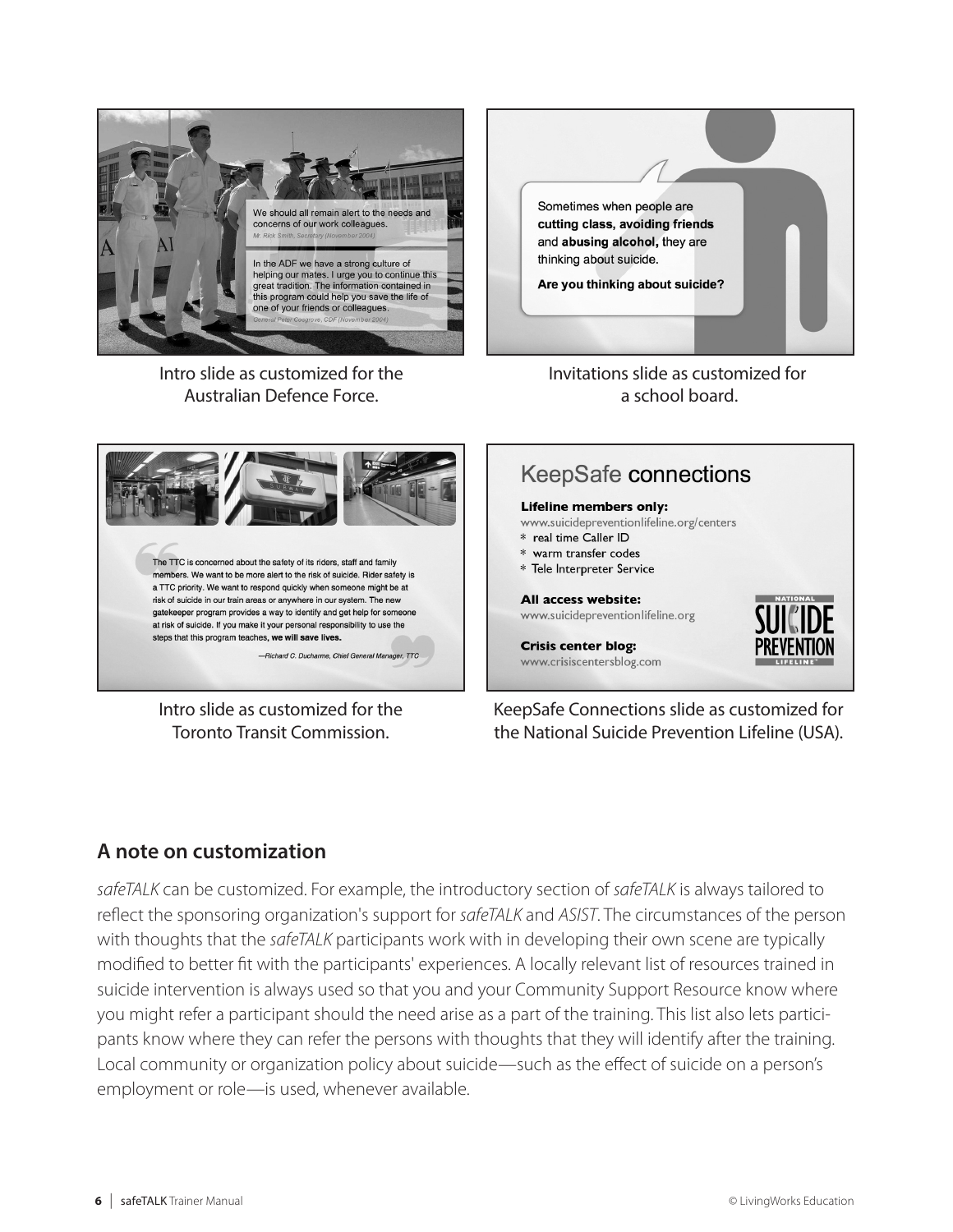There are six video scenes—two versions of each scene—shown throughout a *safeTALK* training. The *safeTALK Trainer Kit* contains a standard set of slides and video scenes. With permission from and in consultation with LivingWorks Education, local adaptations of the kit can be produced with slides and videos tailored to a specific community or organization. PowerPoint-based slides and a growing video library of alternative scenes are available and support further customization.

If you wish to customize your trainer materials, you could customize slides 1.1,1.2, 9.2, 15, 16.2, 19 and 20 in advance. You might also want to insert slides for display during break time(s), which are at your discretion. One possibility is to copy the "imagine" slide from the beginning and paste it into the sequence accordingly. If you do not plan to customize your PowerPoint slides, you will need a whiteboard or flip chart and marking pens to create the equivalent customizations. See the *Multimedia Guide for Trainers* and the *PowerPoint Customization Tutorial*, both located on your trainer USB key or DVD.

Our intent is to be as culturally and racially sensitive as possible to the manner in which suicide impacts us all. For example, there are youth, military, First Nations and post-disaster vignettes. If using any alternative scenes, please let participants know the video library is in ongoing development and other examples of helping will be added. Customization requires thought, care and respect. Consider, for example, a trainer who is preparing to present *safeTALK* to a group mostly made up of youth. At first it might seem desirable for most or all clips to involve youth thinking about suicide. On closer reflection, this level of customization will ultimately detract from the learning experience since it may suggest to participants that suicide is primarily a problem experienced by youth and possibly that it is primarily the responsibility of youth to help. When considering customizing these materials, it is important to remember an essential bottom line: Anyone can have thoughts of suicide and anyone can be trained to help identify those thoughts and offer help. We welcome inquiries about the development of new video clips. In all circumstances, the creation of new videos requires consultation and collaboration with LivingWorks. This is to ensure both production values and consistency in the key messages of *safeTALK*.

Less obviously, the length of *safeTALK* can be expanded to fit time frames as long as a day. Notes 29 and 36 provide guidance on how to build in more practice opportunities in *safeTALK* and how to conclude with exercises on personalizing safety.5

## **A note on practical matters**

Detailed information on the practical aspects of organizing and delivering a *safeTALK* training can be found in the *safeTALK Trainer Organizing Guide*, available in the Members area at www.livingworks.net (login required). The *safeTALK Organizer Guide*—also available in the Members area—contains helpful information for you to share with a host/organizer with whom you are organizing a *safeTALK* training.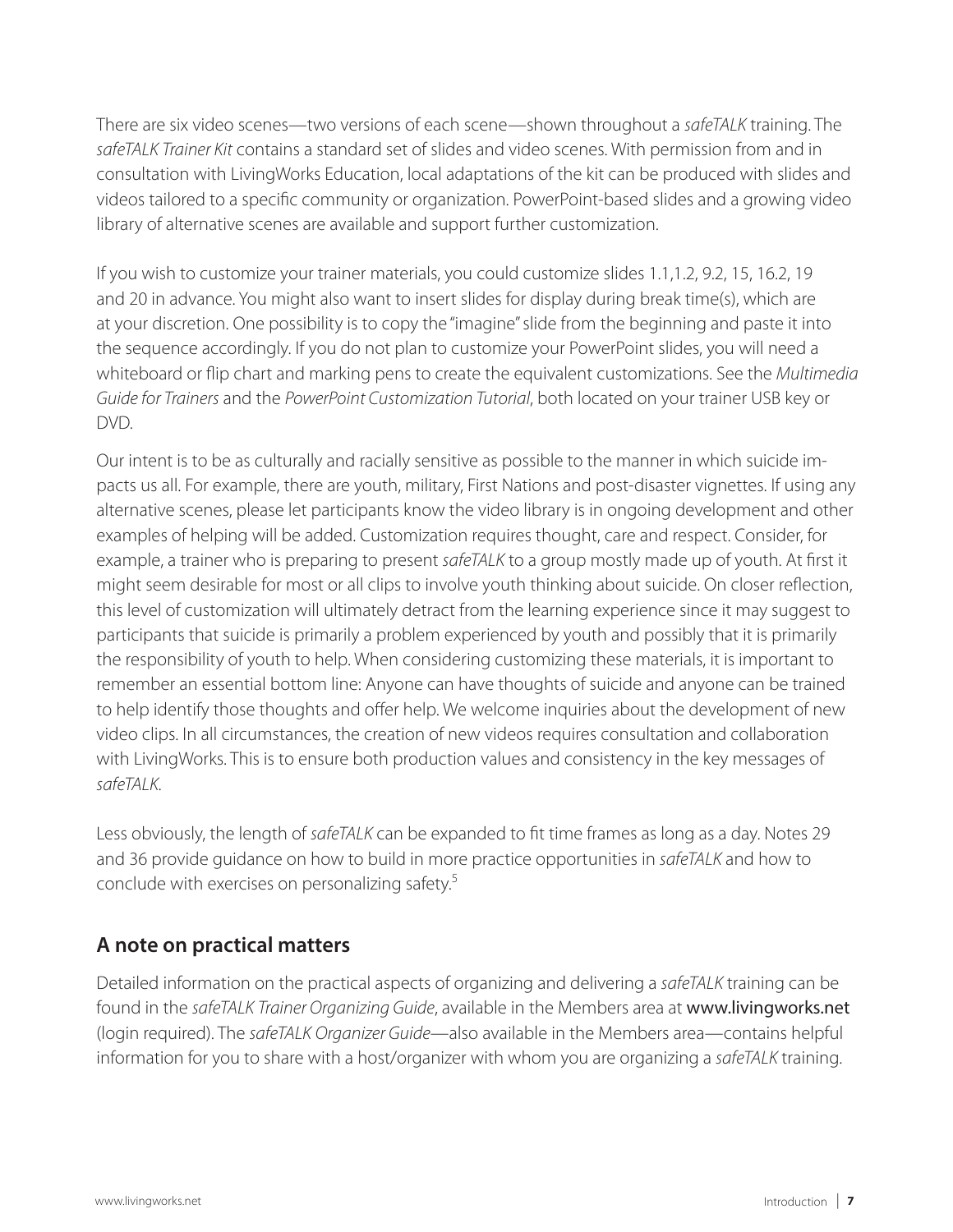## **A note on language**

The way all of us are quick to qualify what we mean when we use the word "suicide" is testimony to how subtle yet powerful is the taboo about suicide. For example, it is common to say "the study of suicide" or "the subject of suicide" to clearly distinguish it from having thoughts of suicide or dying by suicide. Another example is the addition of "prevention" to the use of the word "suicide" to ensure that no one thinks you mean aiding a suicide. You may note that we have violated these "conventions" frequently in this documentation and in the training itself. We can imagine a time when the intended meaning of the word "suicide" will be readily apparent from the context in which it is used—as is the case with many other words with multiple meanings. In those times, there will be less fear of talking about suicide and more tolerance for a wide range of attitudes about it. Whenever possible, plural pronouns (they, them) have been used to avoid using double or single pronouns (he/she, himself/ herself). This form was used even when grammatically incorrect so long as the meaning was clear.

## **A note on repetition**

We repeat ourselves in a few places. Although we hope you read this manual from cover to cover several times, some things we try harder to make sure you see. Repetition is also an integral part of the program itself. Providing an explanation of the reasoning behind this would be out of place here, but understand that where ideas appear to be repeated there is good reason for it. Trainers are well advised to resist the temptation to edit out content perceived as repetitive.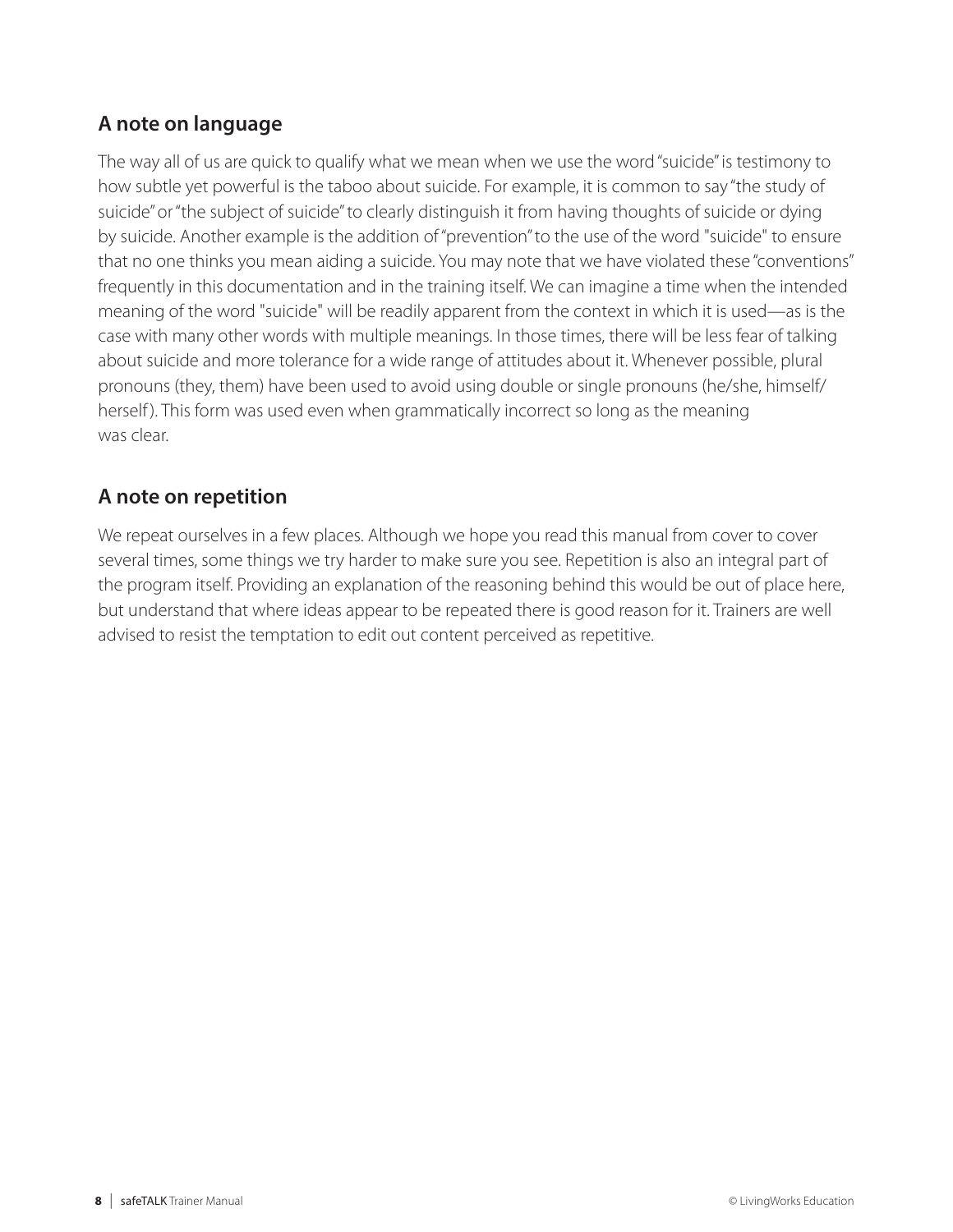# **Chapter 2: The Design**

*safeTALK* is appropriate for most members of a community. It is designed to fill a risk recognition and safety connection gap common to almost all communities. This gap is caused by a shortage of persons who want to and can help a person with thoughts of suicide by:

- > Recognizing that a person might be having thoughts of suicide
- > Engaging them in direct and open talk about suicide
- > Moving quickly to connect them with someone who is able to do a suicide intervention

It would be ideal if most members of a community attended a *safeTALK* training to learn these helping skills and become suicide alert. The program was developed for maximum dissemination. We hope and believe that *safeTALK* can contribute to a suicide-safer community.

## **The role of safeTALK**

*safeTALK* is part of a comprehensive suicide prevention framework (see the page *Our Core Beliefs* at www.livingworks.net). One foundation of that framework, reflected in Table 1, is how community members can be mobilized to engage in different types of suicide prevention activities. The rows in Table 1 are intended to be inclusive of all ways of mobilizing suicide prevention activities. The columns show elements of the change process: who the target of the activity is; in what forum the activity will occur; the initial condition of the target group when they arrive at the forum; the change agent of the activity; and the desired outcome.

| <b>TYPE OF</b><br><b>ACTIVITY</b> | <b>Target</b>                             | <b>Forum</b>                 | <b>Initial</b><br><b>Condition</b> | <b>Change Agent</b>     | <b>Desired Outcome</b>   |
|-----------------------------------|-------------------------------------------|------------------------------|------------------------------------|-------------------------|--------------------------|
| Sensitization                     | most all of community<br>or organizations | media and life<br>experience | untouched                          | disturbance             | sensitized               |
| <b>Awareness</b><br>Step 1        | many in community<br>or organizations     | session                      | curious                            | engagement              | intrigued                |
| <b>Awareness</b><br>Step 2        | many in community<br>or organizations     | during or after<br>session   | motivated                          | awareness of<br>options | commitment<br>and action |
| <b>Training of</b><br>all Types   | helpers in community<br>or organizations  | learning<br>experiences      | intentioned                        | empowerment             | enhanced<br>competence   |
| <b>Networking</b><br>Type 1       | decision-makers                           | meetings                     | invested                           | cooperation             | coordination             |
| <b>Networking</b><br>Type 2       | policy-makers                             | strategic<br>meetings        | involved                           | collaboration           | integrated actions       |

**Table 1:** Mobilization of Suicide Prevention Activities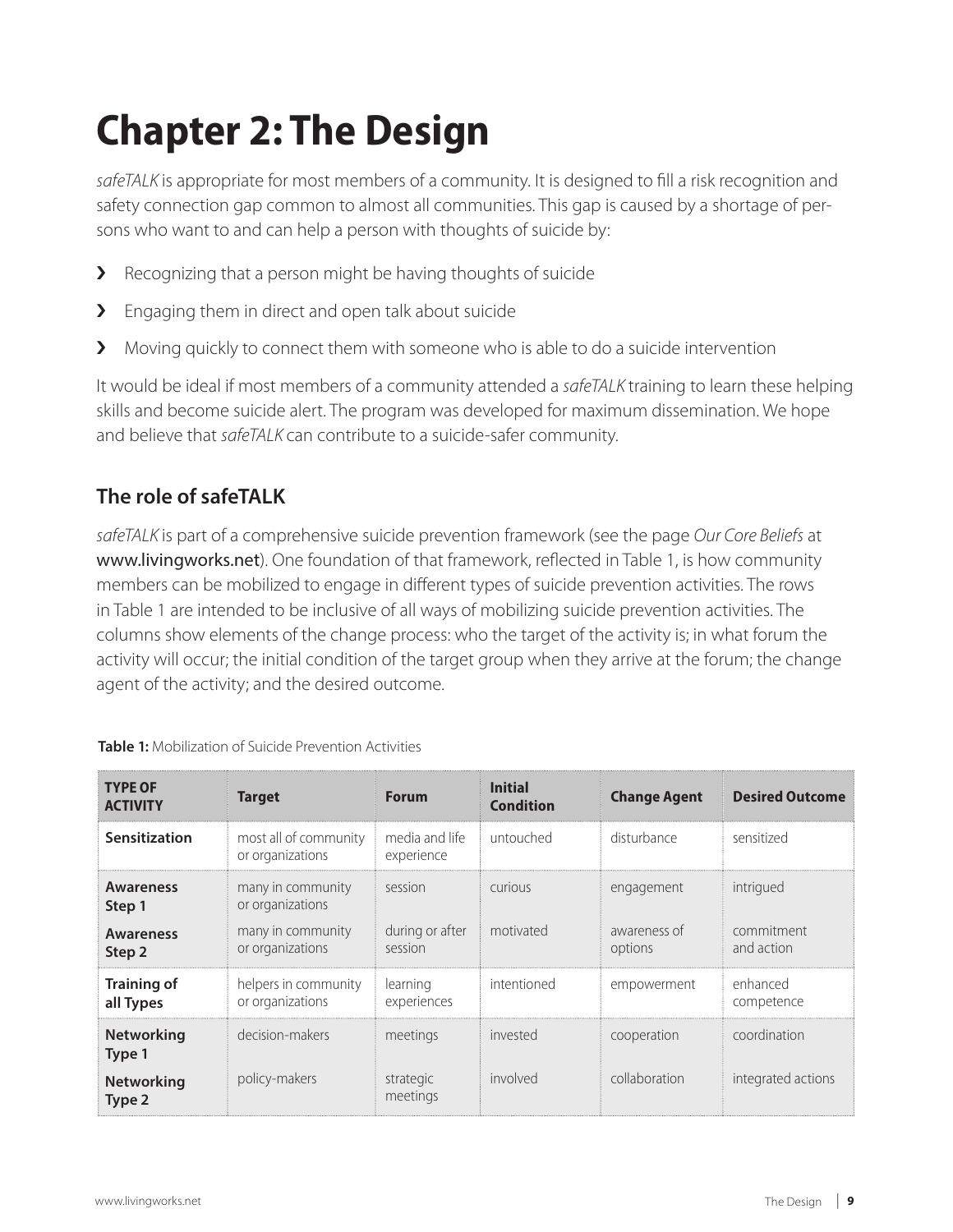*safeTALK* is more than sensitization or awareness. It is a training program designed to increase community suicide intervention resources, specifically the number of individuals who can undertake first-responding actions. Depending upon the community, *safeTALK* will often be presented to participants who are not aware and may not even be sensitive. This implies that *safeTALK* may for some participants have a two-fold focus: awareness and training. This chapter examines the design of *safeTALK* to show how it fulfills these roles.

## **safeTALK and suicideTALK**

For awareness, it is helpful to cite some of the rationale for the design of another LivingWorks program, *suicideTALK*. *suicideTALK* is a customizable program designed to fill an awareness gap: a gap between what persons generally know about suicide and what they need to understand about suicide. The latter includes:

- > Suicide is a major community health problem.
- > Suicide can be prevented.
- > Open and direct talk about suicide is a key to preventing suicide.
- > Anyone could start to think about suicide.
- › There are things that one can do to protect oneself and others.
- > There are many different ways that one can contribute to the prevention of suicide.

Media (videos, print materials, etc.) and mass media (public service announcements, billboards, etc.) are often used to help sensitize a community to the fact that suicide is a serious community problem. More and more people are being exposed to this kind of information. Mass media also make it far more likely that most of us will hear or read about, and sometimes even witness, suicides.

Intermixed with this universal exposure are two types of life experiences. Given the frequency of suicidal behavior, many have personal experiences with suicide. A second type of life experience is the things we have absorbed about suicide from our culture. Throughout recorded history, most societies have treated suicide as something that is taboo or forbidden to talk about because of a false belief that talking about suicide is dangerous. Exposed to this cultural tradition, we come to understand that one is not supposed to talk about suicide, engage in it, or be close to those who do engage in it for fear of being punished and stigmatized, or for fear that suicide might be contagious and somehow "rub off" on us. For much of history, these punishing responses were mostly physical, often deadly. Now they are mostly emotional, although no less painful. A number of notions and attitudinal barriers evolved to support this avoidance and fear of suicide. Too many of these are still operating today, even in these more enlightened times. If we no longer respond with outright fear, we all remain a little wary of or touchy about talking about suicide and about interacting with persons with thoughts of suicide. Our wariness and touchiness go mostly unrecognized. Because of the taboo about suicide, we have few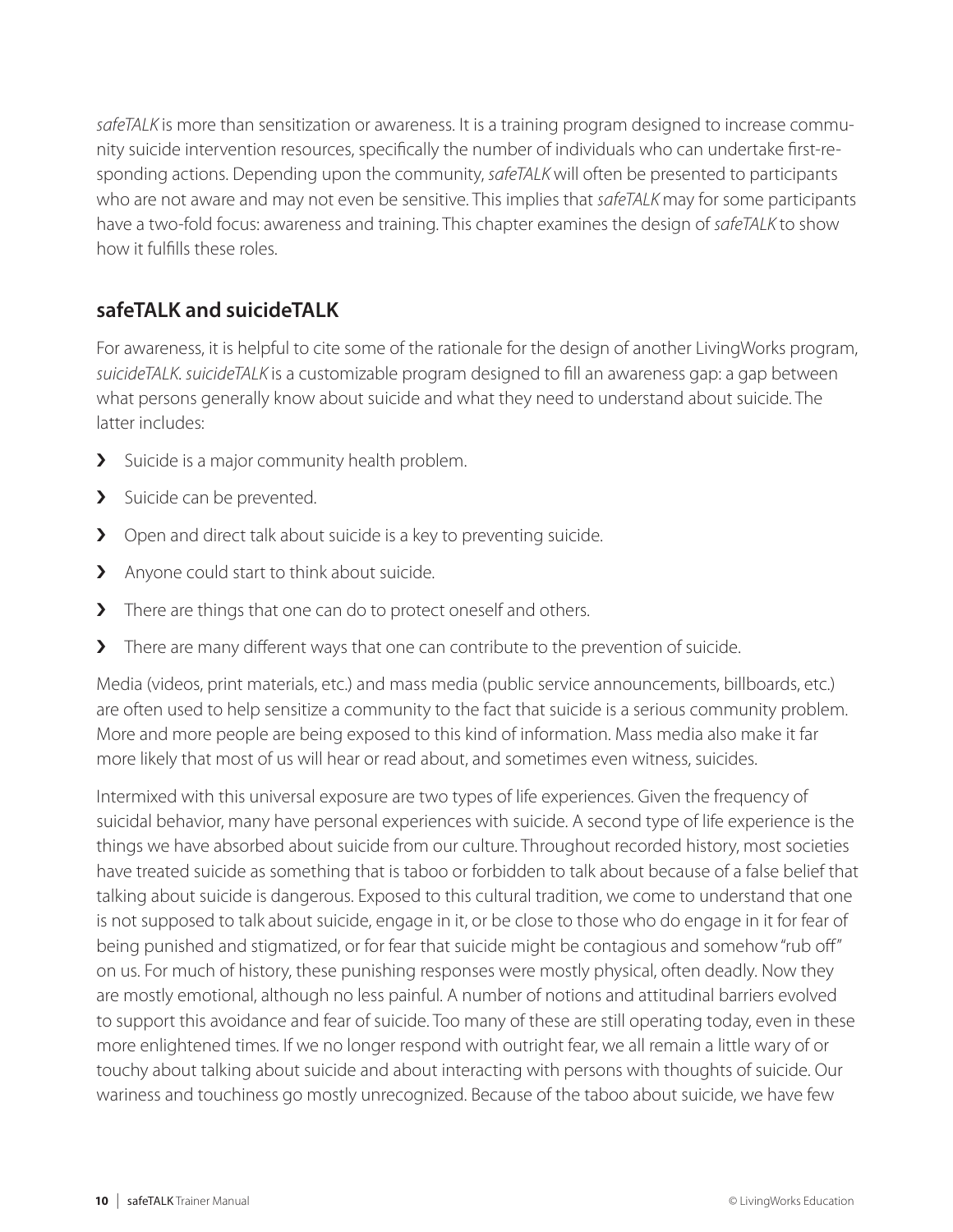opportunities to talk about our fears and to discover that others may share them. Without this open talk, we have no opportunity to discover that the notions are unfounded and the attitudinal barriers are unnecessary.

Awareness activities in our framework have two steps. Step one is to engage participants in a transition from being cautiously curious (touchy or wary) about suicide to wanting to learn more about it—one of the states on our continuum that we call "intrigued." This first step begins changing a fear-driven cycle of avoiding talk about suicide because we fear it—and fearing it because we avoid it.

Step two involves the transition from being intrigued to being involved through commitment and action. There is a wide range of activities that anyone in the community can do to help prevent suicide. Awareness of the many possible ways of contributing makes it easier for everyone to find something that they want to and can do. A person who is committed and has some ideas about what they might want to do to help prevent suicide has an awareness of suicide. In *suicideTALK*, it is not assumed that everyone should move on to other activities noted in Table 1. Involvement in some kind of training or participation in networking activities is not an expectation, just an option.

Taking the second step is fueled by the recognition and acceptance that every individual in a community has a vested interest in helping to prevent suicide. Recognizing that suicide should be talked about and prevented in abstract terms is not nearly as motivating as accepting that either oneself or the persons one cares about could come to have thoughts of suicide.

Combining self-interest with other motivations such as compassion, altruism or ethical beliefs often has a positive influence on our ability to plan for the longer-term: Human beings tend to become "smarter" when their own interests are involved. We assume that such wisdom includes the recognition that life enhancement and community building are also part of suicide prevention because they help to create the conditions that make suicide less likely. Indeed, we believe that integrating suicide and life is essential to understanding what a comprehensive suicide prevention program would look like in a community.

*suicideTALK*'s focus is broad. It is on the role of suicide in our lives generally and the impact of suicide on the community as a whole. *safeTALK*'s focus is narrow. While it covers some of the same issues as *suicideTALK*, there is much more emphasis upon those aspects of awareness that are directly related to helping a person with thoughts of suicide. *safeTALK* begins with the assumption that one answer to *suicideTALK*'s question, "What can I do about suicide?" will be to learn how to become suicide alert. *safeTALK* quickly links self-interest with learning to become suicide alert. It provides information, practice and encouragement for dealing with the fear of suicide in a very specific way—by providing the knowledge of how to be helpful to persons with thoughts of suicide. *safeTALK* provides a way to meet some of the awareness needs of participants while at the same time encouraging them to take up the specific and challenging task of helping persons with thoughts of suicide.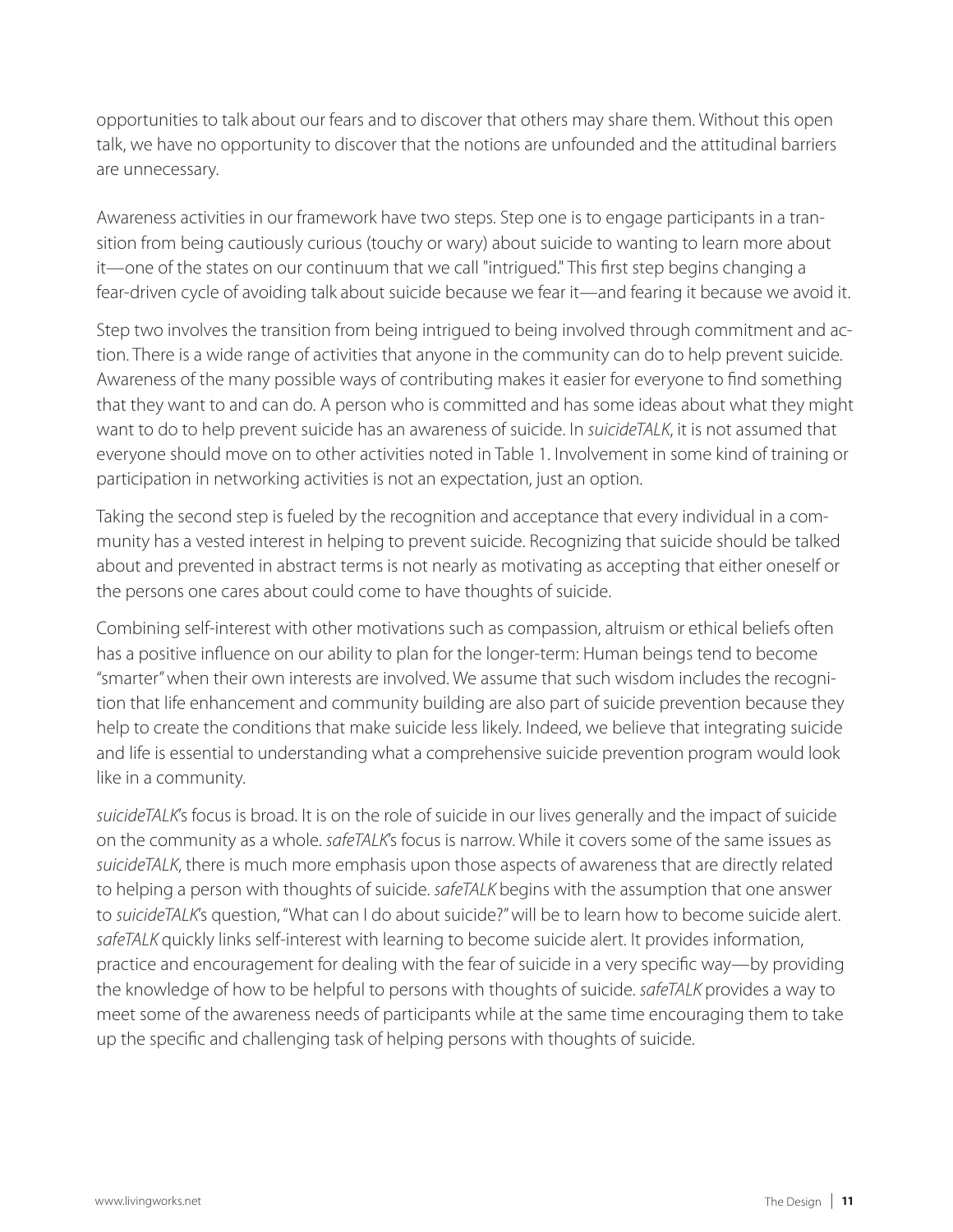## **safeTALK and ASIST**

Table 2 shows some of the similarities of and differences between *safeTALK* and *ASIST*. *ASIST* is designed to fill a safety gap: a gap between recognizing that somebody is thinking about suicide and the creation of an appropriate SafePlan that will keep that person suicide safe for a defined amount of time. *ASIST* is the world standard in suicide intervention skills training. Persons trained in *ASIST* are willing, ready and able to:

- **>** Identify that a person is having thoughts of suicide
- > Engage in direct and open talk about suicide with a person who has thoughts of suicide
- > Hear the person's story of suicide
- > Recognize a turning point and its connection to life
- > Develop a SafePlan with the person
- **>** Confirm the actions in the SafePlan

*ASIST-trained* participants are able to perform the alertness steps but they do them in a different way. *ASIST-trained* participants can complete the intervention process. *safeTALK* participants can not. The alertness steps are not a subset of the *ASIST* tasks, although they do resemble some of those tasks. Rather, the alertness steps are a set of their own. *safeTALK* is about early recognition and connecting to appropriate help. *ASIST* is about suicide first aid intervention.

Like *safeTALK*, *ASIST* addresses awareness and attitudinal issues related to providing help to persons thinking about suicide. *ASIST* dedicates a half-day to exploring personal experiences with suicide and attitudes about suicide in a safe, small-group format with no more than 15 participants per trainer and a minimum of two trainers. *ASIST* is also focused on understanding the needs of a person thinking about suicide and acquiring the skills to respond to those needs. It is a two-day, practice-oriented and intense learning experience. It provides caregivers with some of the tools to make the kinds of judgments required to respond to the complexity of suicide. Perhaps most central among these judgments is *ASIST*'s guidance in finding ways to balance respect for the autonomy of the person thinking about suicide with the need to keep them safe.

By contrast, *safeTALK* is limited and contained. While the exploration of attitudes is a central feature of *safeTALK*, this exploration is done in a way that avoids public disclosure and keeps the process safe. There are also very few judgments required in using the suicide alert steps. Indeed, significant effort has gone into formulating these steps in such a way that virtually every contingency is covered. Activating a suicide alert is straightforward. There are clear decisional guidelines.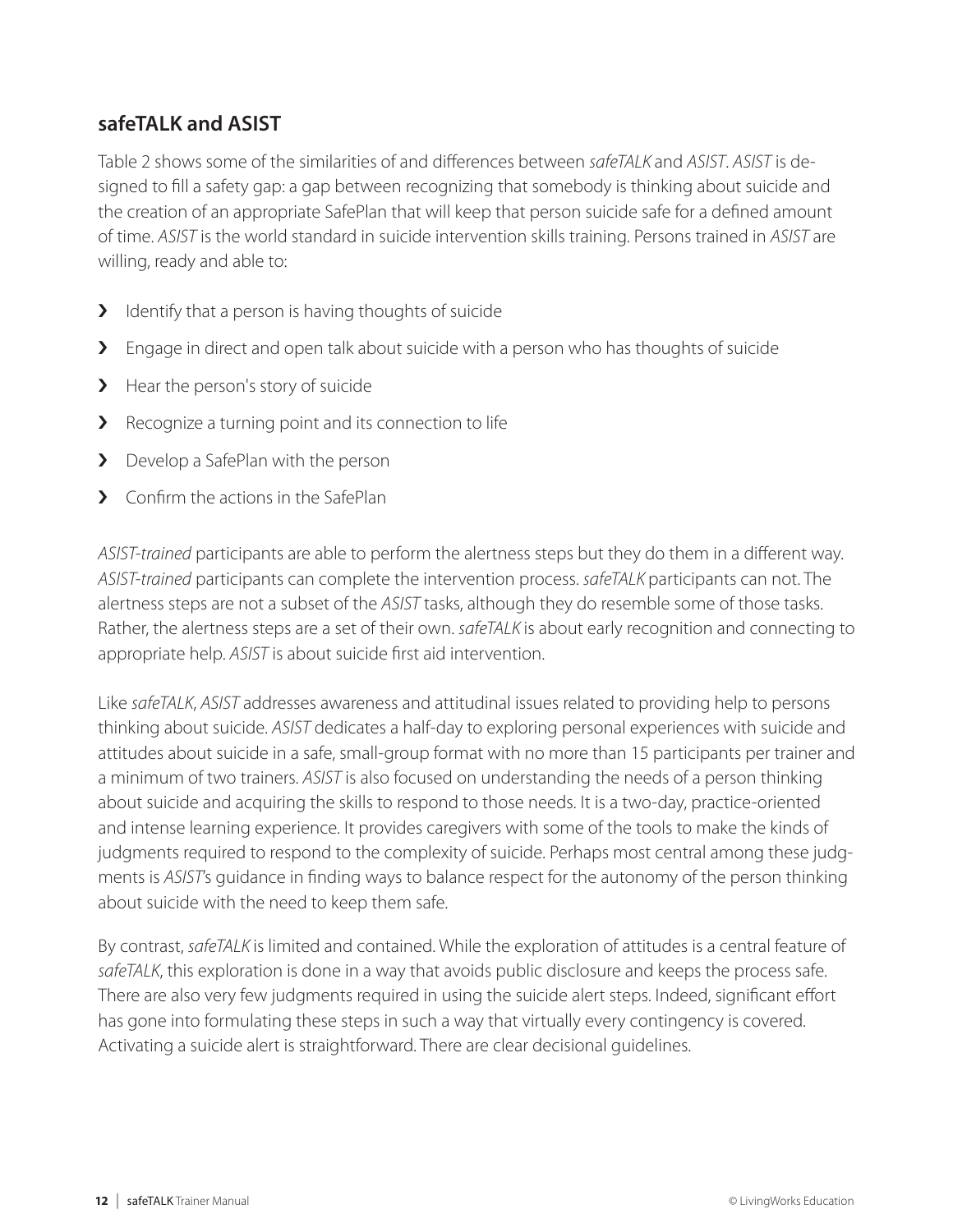This does not mean that activating a suicide alert is simple or lacking in sophistication. The *TALK* steps rest on the same foundation as the *ASIST* tasks. There is a great depth to the underpinnings of *TALK*. Those inclined to look for a deeper meaning will not be disappointed.

Obviously, some compromises were required in transforming a fairly complete model for meeting the needs of a person thinking about suicide into the straightforward *safeTALK* steps. Perhaps most apparent to those familiar with *ASIST* is that *safeTALK* clearly emphasizes safety. It does so, however, in a respectful way. The things that *safeTALK* helpers are taught to say convey respect while maximizing safety.

A hallmark of any LivingWorks program is the value it places on respect and listening. Listening releases some of the death elements. In turn, this allows the person thinking about suicide to begin to move more toward life and to be more involved in making decisions about their own safety. In most other suicide awareness and training programs, emphasis is given only to quickly ensuring safety through persuasion and leadership. The value of processes, such as listening and reflection, that might help elicit greater support for a life-sustaining solution from the person thinking about suicide are downplayed. This is done either directly, by giving them little emphasis, or indirectly, by failing to mention them at all. While *safeTALK* values leadership and safety, it also values listening and the personal power of the person with thoughts of suicide. In *TALK*, L stands for Listen. No less important

|                        | safeTALK                                                                          | <b>ASIST</b>                                                          |  |
|------------------------|-----------------------------------------------------------------------------------|-----------------------------------------------------------------------|--|
| <b>Community need</b>  | suicide alertness: early identification and referral                              | suicide intervention: first aid intervention                          |  |
| Target                 | many in the community                                                             | caregivers in the community                                           |  |
| Forum                  | 1 trainer for up to 30 participants                                               | 1 trainer per 7 to 15 participants; must be<br>2 trainers minimum     |  |
| <b>Duration</b>        | at least 3 hours in one sitting, up to a full day                                 | 15 hours over 2 consecutive days                                      |  |
| Initial condition      | untouched, curious, motivated or intentioned                                      | intentioned                                                           |  |
| <b>Desired outcome</b> | want to, and can, recognize and refer                                             | willing, ready and able to provide first aid<br>interventions         |  |
| Relationship           | refer to ASIST-trained caregivers or others with<br>suicide intervention training | may complete helping process or may refer to<br>more specialized care |  |
| Change agent           | empowerment                                                                       | empowerment                                                           |  |
| <b>Change vehicles</b> | information, questions, modeling, some<br>rehearsal                               | exploration, discovery learning, modeling, lots of<br>practice        |  |
| <b>Conceptual keys</b> | attitude clarification and the TAIK model of<br>alertness                         | attitude examination and the Pathway for Assisting<br>Life model      |  |

#### **Table 2:** Two interdependent programs: safeTALK and ASIST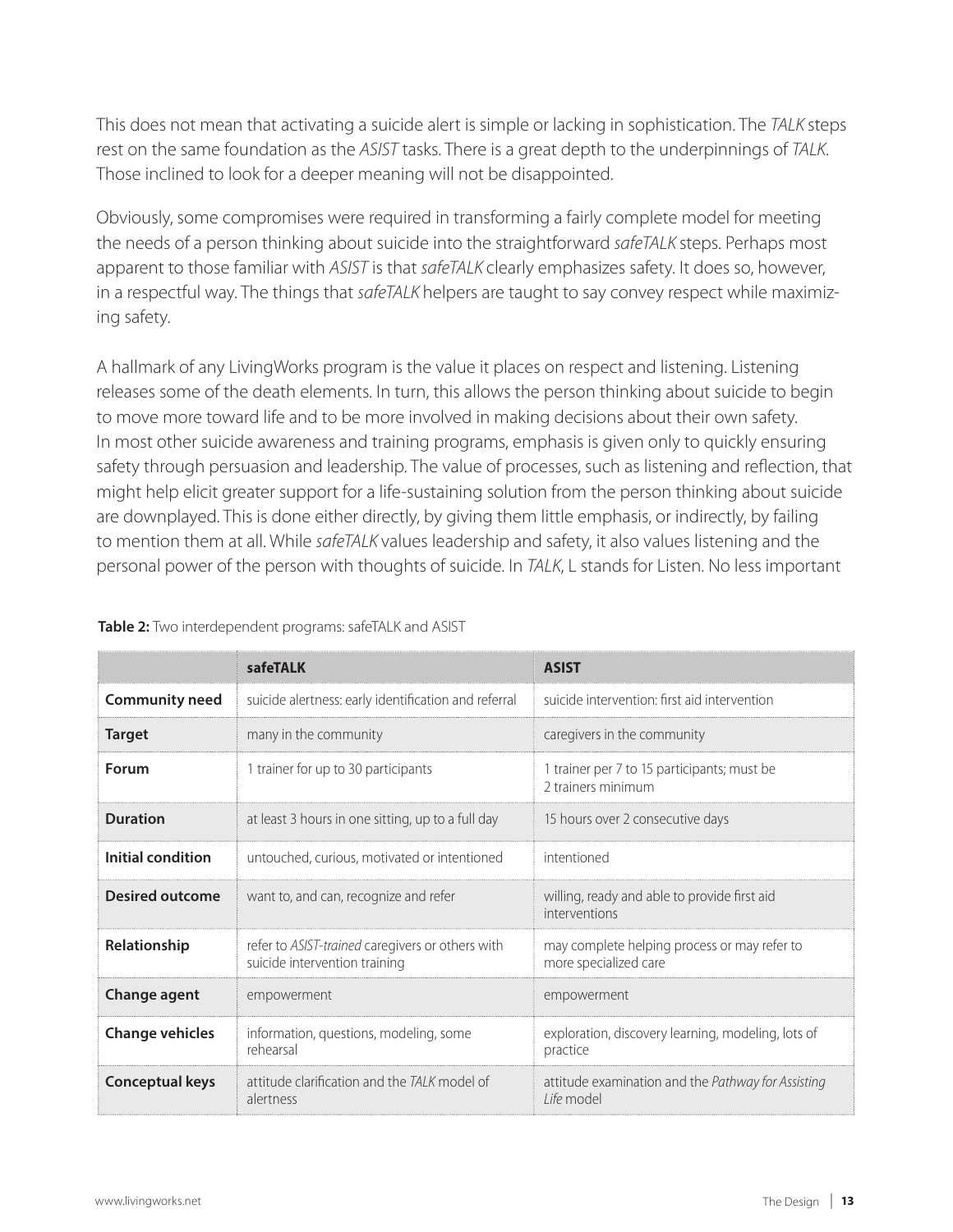to the outcome of helping a person move toward safety from suicide is the power of the human connection, which is primarily advanced through listening to the person with thoughts of suicide in a caring and respectful way.

Some sort of practice or rehearsal is important for a person to want and be able to help a person with thoughts of suicide. In *ASIST*, almost one and a half days are spent practicing. *safeTALK*'s less than halfday limitation makes it very difficult to have the time for much practice. *safeTALK* uses a creative blend of modeling and safety-oriented practicing to minimize the disadvantages of the short time frame.

## **Implications of the differences**

*safeTALK* and *ASIST* are so different that each requires a different mindset to use. In activating a suicide alert, persistence is far more important than patience. Get done what needs to get done—and do it in as timely a manner as possible. In doing a suicide first aid intervention, patience is far more important. One should take more time, if necessary, to ensure as much cooperation from the person thinking about suicide as possible.

In activating a suicide alert, the key is to trust the structure that *safeTALK* teaches. Ignore the process. Just do the *safeTALK* steps. There are no judgments to be made. Every contingency is covered. Don't feel—or even think too much. When the person with thoughts gives the response that *safeTALK* says they will, move on to the next step *safeTALK* teaches one to do. In doing a suicide first aid intervention that one learns from *ASIST*, trusting the process is very important. You need to understand the process outlined in the *Pathway for Assisting Life* model because many judgment calls may be required. A first aid intervention is so complex that all the rules cannot be formulated. Learn the general principles and trust your own intuition and judgment. By all means, think. It helps to feel as well. Sometimes you just need to trust that if you stick with it, the intervention will turn out well. Patience and persistence in *ASIST* are based mostly upon trusting the process.

There are some important teaching implications flowing from this analysis. In teaching *safeTALK*, even an occasional offering of *ASIST* perspectives will likely cause confusion. This can only undermine participant confidence. Activating a suicide alert is not all that easy. You have to have a lot of confidence in what you were taught and you have to follow that teaching to the letter or else you might get lost.

Most of the questions and clarifications that are appropriate to respond to in *safeTALK* are built into the "just wonderings" (see the next section) or listed in your trainer notes. Do not try to answer a specific question where the answer goes beyond what *safeTALK* teaches. When you are asked questions that require such an answer, say something like the following: "Good question. You might want to take *ASIST* to learn more about that. However, you don't need the answer to that question to activate a suicide alert. Just do X [that *safeTALK* teaches] instead."

Confidence in and the ability to activate a suicide alert can quickly evaporate if you accidentally imply that *safeTALK* might not be a complete and useful thing to do in and of itself. Your suggestion that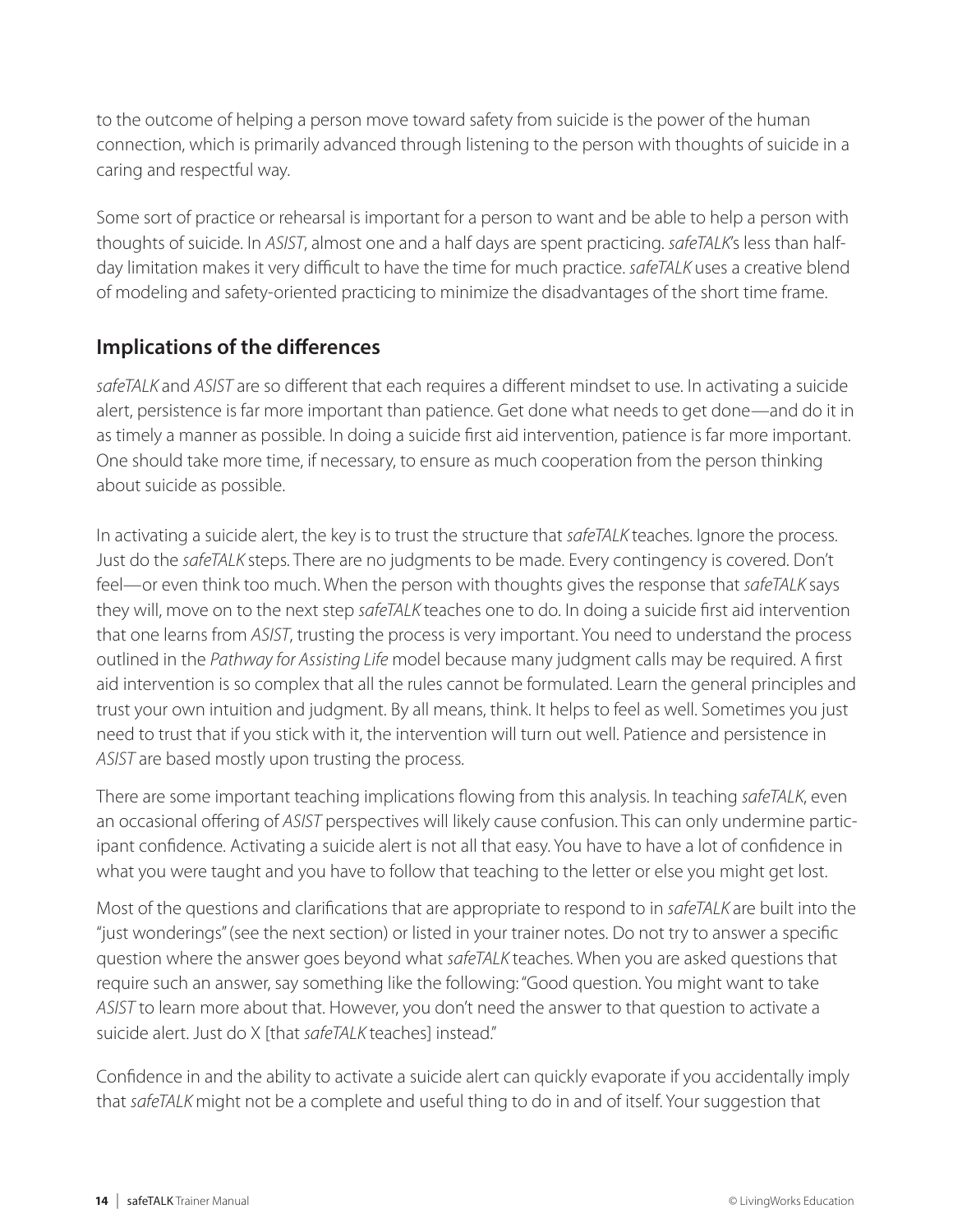other principles are involved or that judgments may be required can be devastating. And those implications or suggestions are wrong: *safeTALK* works. Used correctly, it will lead to the early recognition and referral of persons thinking about suicide.

## **safeTALK and suicide intervention skills**

*safeTALK* was designed to complement *ASIST-trained* caregivers and others with suicide intervention skills.<sup>6</sup> We assume that no community could afford to train everyone in suicide intervention skills but that many communities could more easily afford to train some in suicide intervention skills and many in *safeTALK*. When there are sufficient *safeTALK-trained* persons available, suicide intervention helpers will be fully used. *safeTALK-trained* persons make early recognition and referral possible on a far larger scale than any community can afford to do through suicide intervention skills training alone. It costs significantly less to train one person to activate a suicide alert than it takes to train a person to do a suicide first aid intervention.

There are advantages to using *safeTALK* and *ASIST* together to create alertness and intervention skills in a community, in addition to the conceptual consistency discussed previously. Since *safeTALK* trainers are either *ASIST* trainers or have taken *ASIST*, they can speak knowledgeably about what *ASIST* has to offer should some in *safeTALK* wish to learn more about intervention. The possibility of being a Community Support Resource in *safeTALK* is built into *ASIST* training and, thus, *ASIST* facilitates finding the resources you need for *safeTALK* training. Despite these advantages, the absence or scarcity of *ASIST-trained* resources in a community that has other suicide intervention resources should not deter a community from using *safeTALK* to create a larger pool of people who can recognize persons with thoughts of suicide.

*safeTALK* trainers need to identify and determine the availability of *ASIST* and other suicide intervention resources in their community. This information is needed to enable *safeTALK* helpers to make a Keep-Safe Connection for a person they recognize as having thoughts of suicide. Understanding that not all professional helpers have training in suicide intervention is also essential. Though we might wish it to be otherwise, it is still true in many communities that persons thinking about suicide are not recognized by otherwise well-trained health care or mental health professionals. Thus, the need to identify those helpers in the community who have the skill set required to be a KeepSafe Connection for persons thinking about suicide. When it appears that there are few resources in a community or that access to these resources is restricted, this needs to be highlighted within *safeTALK*. It is likely that communities with these conditions have few suicide alert helpers either, with access to a crisis line being the only resource. In a community like this, *safeTALK* can be used to train suicide alert helpers and help make the community aware that they also need readily available suicide intervention resources.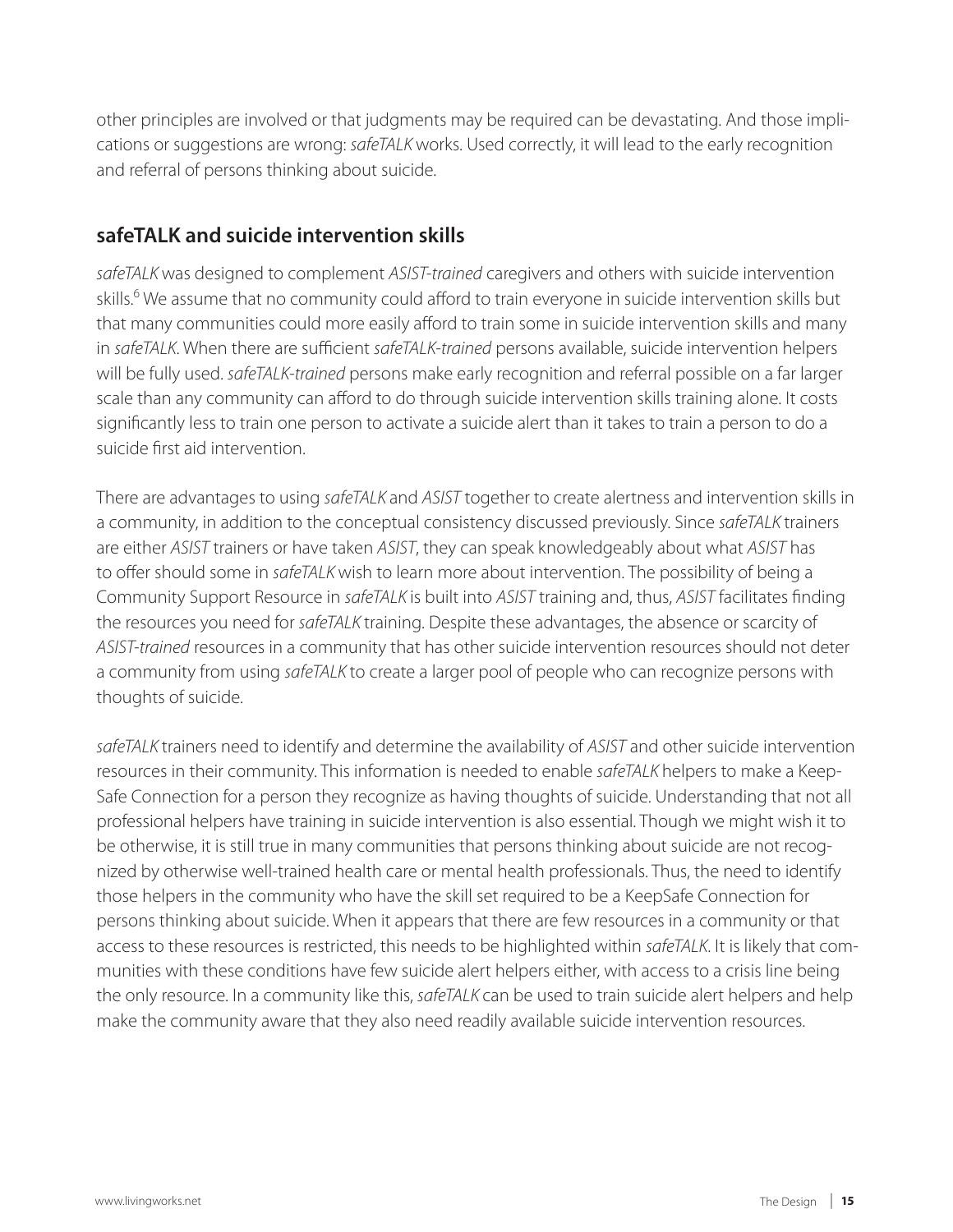## **Fundamental attitudinal issues**

*safeTALK* cuts across a fundamental attitudinal dimension regarding helping. Inside the program, the dimension might be referred to as "safety/challenge." Surrounding the program and extending out into the world of helping generally, it might be better called "support/empowerment." People differ on where they prefer to stand on this dimension—and the subject of suicide heightens the tension between differing views.

Some people are more inclined toward support. Within a program like *safeTALK*, they tend to emphasize safety first. They are likely to want to surround a program with many safety features, including quality control measures and support for trainers. They are less likely to think strategically or to want to limit safety and support procedures in the interest of increasing dissemination by lowering costs. When it comes to suicide, their basic motto is likely to be something like, "Practice what you teach." They tend to see people who are hurting or disturbed as needing support and safety. When it comes to suicide first aid, they tend to err on the side of caution.

Others are more inclined toward empowerment. Within a program like *safeTALK*, they tend to emphasize challenge first. They place less emphasis upon formalizing safety features, including quality control measures and support for trainers, assuming instead that others can do fine on their own. They are more likely to focus on dissemination and to want to limit the costs of safety and support procedures in the interest of wider dissemination resulting from lower costs. When it comes to suicide generally, their basic motto is likely to be something like, "Help them to decide." They tend to see people who are hurting or disturbed as being in a state of readiness for change and growth. When it comes to suicide first aid, they tend to err on the side of challenging the person thinking about suicide to be as involved as possible in decision-making and implementation.

Either side tends to see the other as flawed. Exaggerating each of these points of view can help us appreciate the criticisms of both. Imagine that the support side suggests that *safeTALK* must have at least five or more *ASIST-trained* support resources or even *ASIST* trainers in attendance in order to ensure that no one who is thinking of suicide or who is disturbed about anything goes unnoticed and uncared for in any way whatsoever. You can imagine what the empowerment people might say about that: "Over-protective, completely impractical, patronizing and, in effect, increasing the stigma and taboo around suicide by implying that suicide is very dangerous." Now imagine that the standard procedures for *safeTALK* said to say the following when someone who is obviously hurting runs out of the training room: "Oh, there goes another one who can't *TALK* about suicide." Imagine the reaction to that from the support people: "Insensitive, cold, uncaring, impractical in that it doesn't model what you teach and, in effect, showing the taboo and stigma about suicide in action."

Obviously, both of these points of view have merit, if not carried to the extreme. It will be helpful for you to clarify where you stand on this dimension because, as is probably obvious, not everyone will appreciate your position. Also, knowing your position helps you to avoid the pitfalls normally associated with it. Any aspect of *safeTALK*, including the above discussion, could be a good stimulus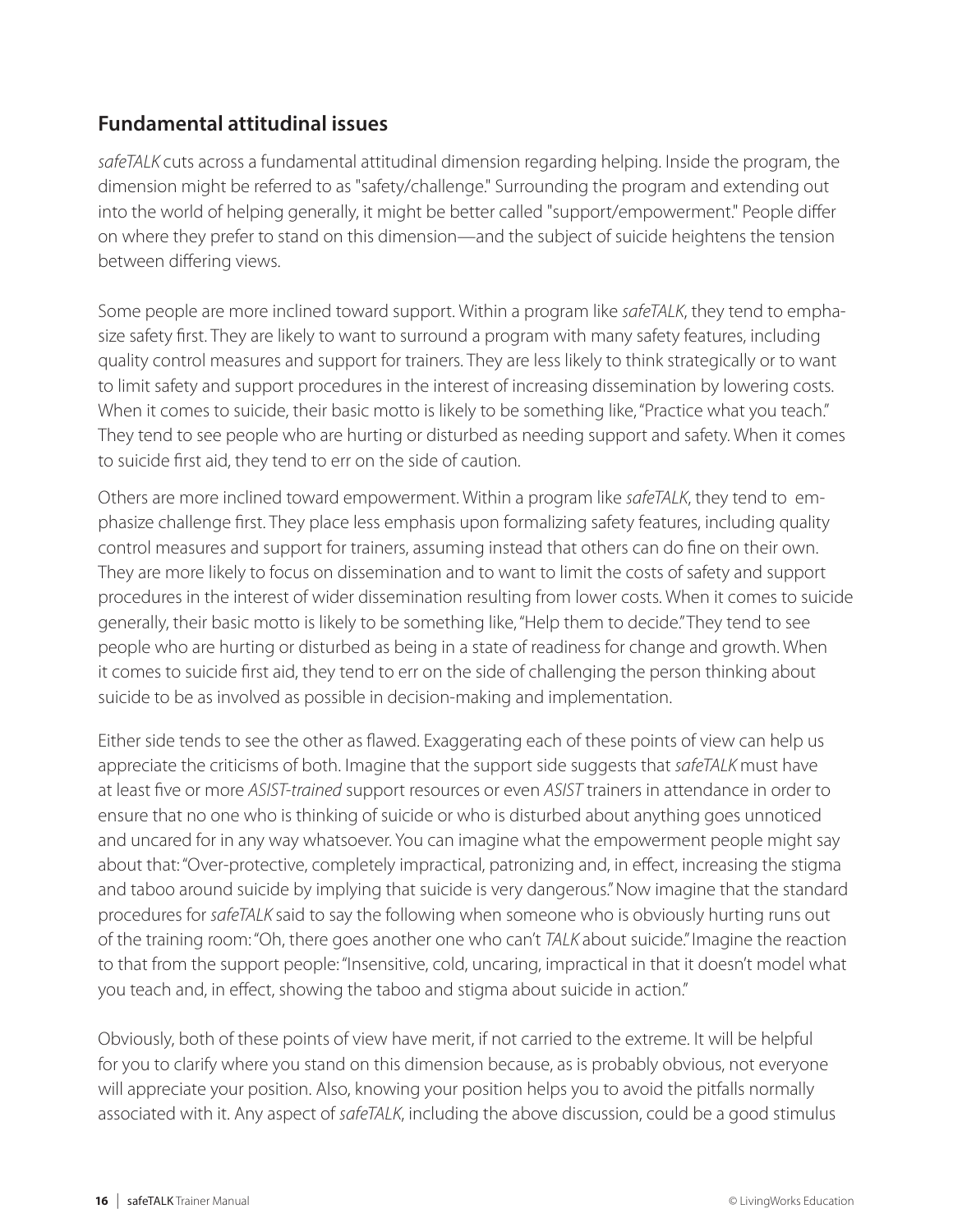for your self-reflection. Particularly helpful might be *safeTALK*'s video clips. Put yourself in the place of the non-alert helpers or the person with thoughts. Does your heart immediately go out to them and you think only of their need for support? If so, your worry should be about being over-protective and paternalistic. Support might not be what they need or want. After all, they have their own views about this dimension. On the other hand, do you immediately think, "Here is a chance for them to learn something"? If so, your worry should be that you may be too distant, cold and analytical. Growth may not be what they need or want either. Actually, some of both may be what they need and want—and, most importantly, the flexibility and insight to recognize when each is most appropriate

## **Implications for safeTALK**

We tried to use the best of safety/support and challenge/empowerment in creating *safeTALK* and its surrounding infrastructure. There is a practical reality about *safeTALK* that the safety/support side had to acknowledge. In order to support widespread dissemination we needed to find innovative ways to teach *safeTALK* trainers, to provide support to these trainers, and to meet the needs of *safeTALK*  participants.

Perhaps most important, we needed to make sure that *safeTALK*, even more than *ASIST*, is trainer-proof. Although a good trainer might improve the learning for participants, following standard procedures is the best assurance that learning goals are achieved. To make standard procedures easier to follow, there are only a few interactive parts and those are tightly scripted. Also helping assurance is the fact that most of the presentation is a traditional lecture and most of it is delivered by the co-trainer audiovisual. Additionally, trainers are supported by more tools and opportunities for growth provided through the website and our quality assurance team.

There are support needs for participants in *safeTALK* that are not directly related to learning. The challenge/empower side had to acknowledge that reality. *safeTALK* has power—power to motivate learning and stimulate change but power that might also temporarily disturb. As with any formal program on suicide, some people may come to *safeTALK* just to get help with their own thoughts of suicide. Providing help and support for both of these needs not only represents an opportunity to "practice what we teach" but to model and thereby reinforce helping behaviors in others. Meeting these needs is, of course, why we require that you have one Community Support Resource attend every *safeTALK* training—someone who is willing and able to do a suicide first aid intervention or provide initial help to a person who might uncover unresolved bereavement issues.

We know that not everyone will agree with everything we have done. That is to be expected given the underlying dynamics. At least understand that we are aware of the tension and are trying to find solutions that use the best of both points of view.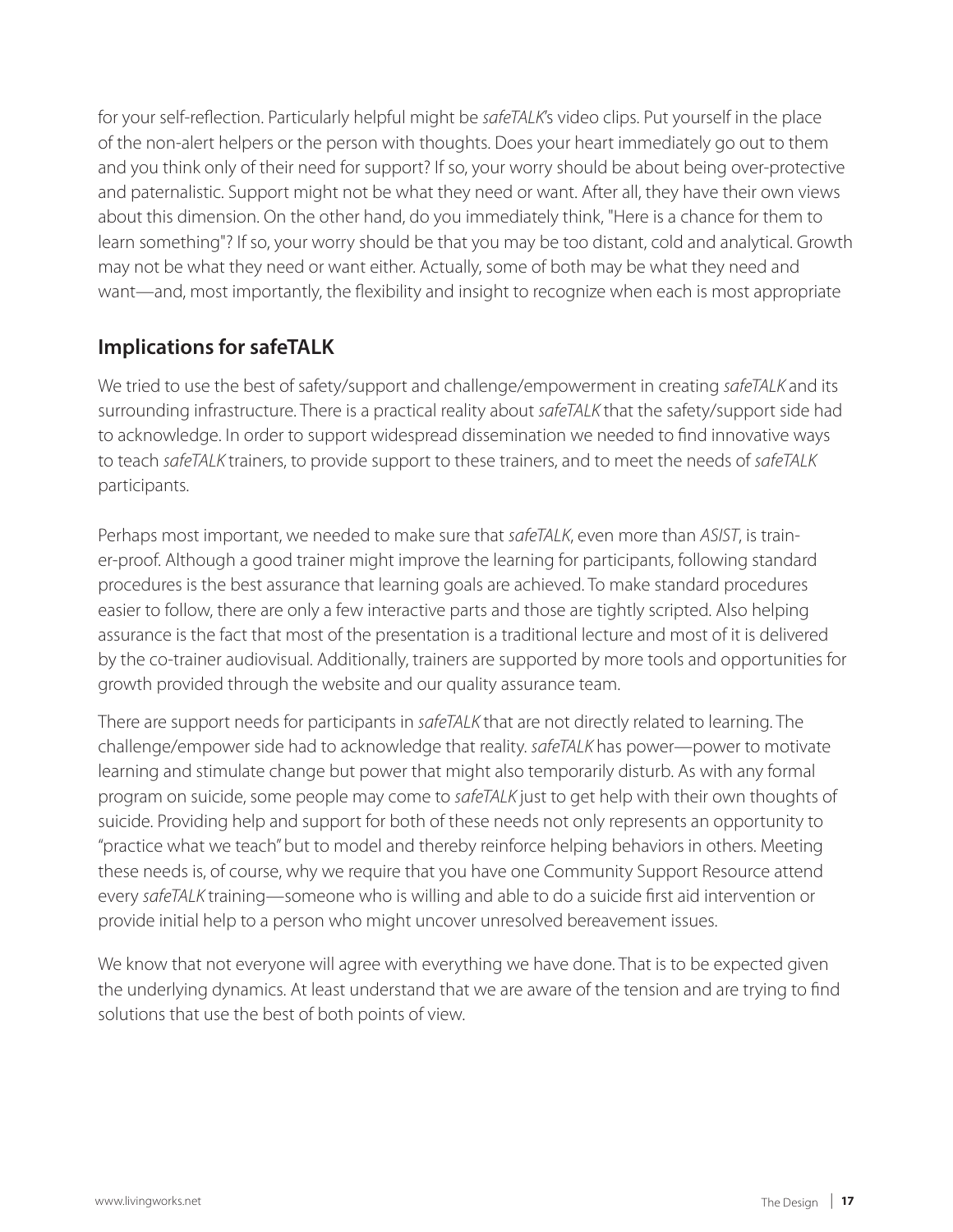## **Structure of safeTALK**

*safeTALK* has two sections. The first section begins with reasons why the community wants the participants to become alert but quickly shifts to personal reasons for becoming alert. The bulk of the first section is used to present the *TALK* steps.

The second section has two main activities. First is a focus on the effects of misinformation about and fear of suicide, with the aim of controlling these fears and marshaling motivation to help prevent suicide. The second activity is practice at being a suicide alert helper.

This order of unfolding reflects our belief that there are three main obstacles to wanting to be or become a suicide alert helper. The first is a lack of knowledge of what to do. That knowledge is provided in the first section of *safeTALK*. The second is the effect of false societal beliefs that cause otherwise caring and helpful people to miss, dismiss and avoid suicide. These are explored most directly in the first half of the second section. If one knows how to help and wants to help, the third obstacle is crossing the behavioral threshold and actually practicing the things that participants have learned about suicide alertness. The last half of the second section of the training is reserved for practice.

The explorations of helper attitudes and opportunities for rehearsal actually run throughout the presentation. One device for helping participants raise issues that they might feel reluctant to express otherwise is what *safeTALK* calls "just wonderings." In effect, the trainer steps out of their role to ask questions that the participants might want to ask. Not only does this device raise questions that might not surface otherwise, it helps to create an encouraging atmosphere where participants become increasingly likely to ask their own "just wonderings."

Six video scenes—two versions of each scene—are used at various points in the training. The first version shows someone missing, dismissing or avoiding suicide. In the second version, the same helper responds appropriately to the person with thoughts of suicide. It would be ideal if larger communities/systems worked with us to create localized versions of these scenes to increase participants' chances of identifying with them. Some of the practice effect is dependent upon such identification. If participants can relate to the people in the videos, the struggles those people have in finding a way to help can be part of the participants' struggles—and of their successes when they overcome them.

The first three clips, involving non-alert helpers, are shown together early in the presentation to help participants quickly come to recognize the impact that the fear of suicide can have. These showings are intended to challenge the participants. In each scene, it is fairly obvious that the one person might have thoughts of suicide but the other person misses, dismisses or avoids that possibility. The participants are challenged to find a way to avoid repeating what they have seen when they have a chance to help. The trainer suggests that doing so is in their self-interest because they are not likely to be the kind of people who would knowingly want to miss a chance to help a person with thoughts of suicide—a statement that is almost always accurate deep down, even if fear often overrides it. Two of the three additional non-alert clips are used in the second section when the reasons for missing, dismissing and avoiding are explored in some depth. The last scene is used to introduce the participants' practice.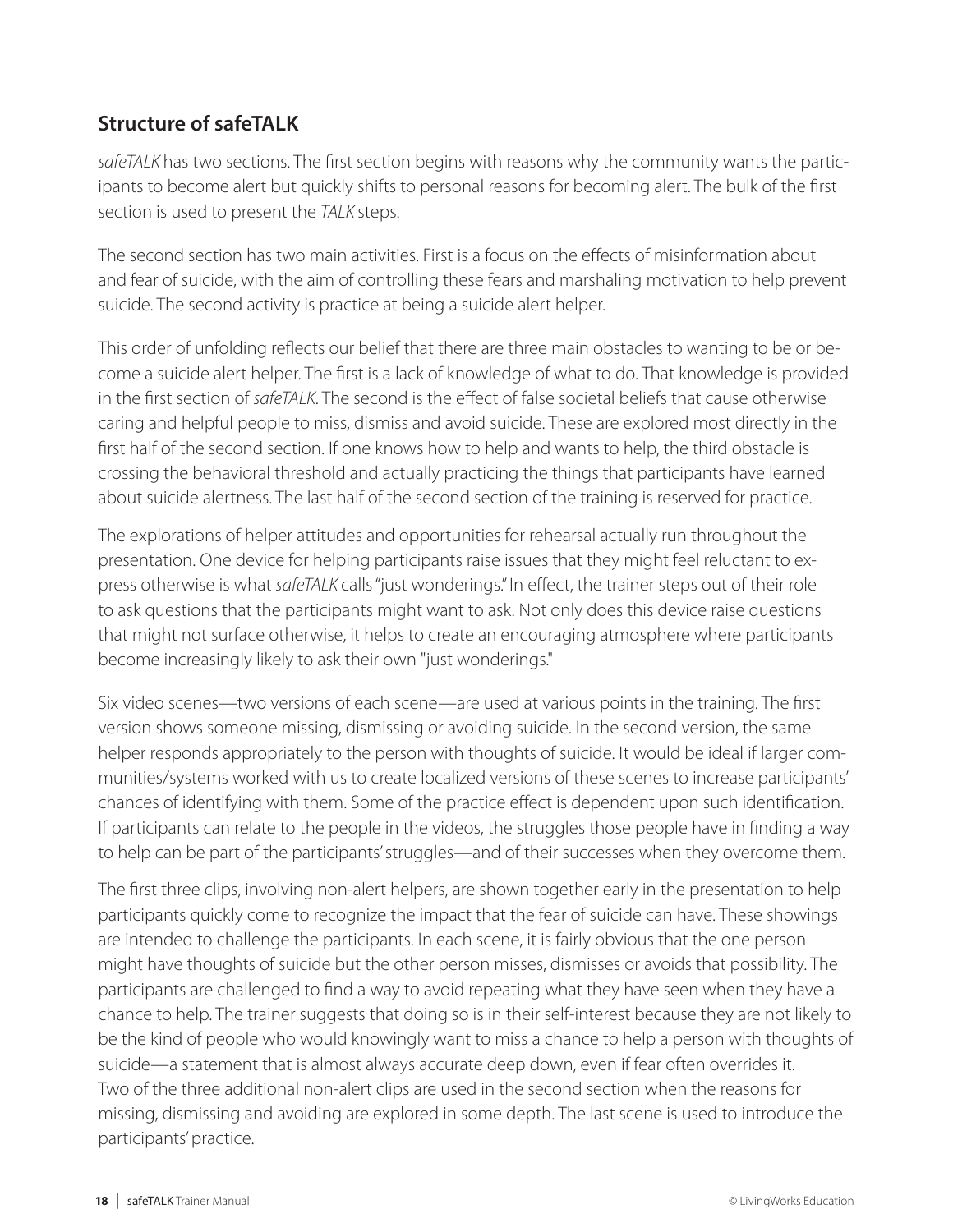The alert counterparts are used throughout the presentation to illustrate how quickly and easily a person with thoughts of suicide can be recognized. Each serves as a mental rehearsal of being alert. Various practice challenges are introduced as the presentation unfolds so that there is a gradual transition from listening to participating to practicing parts silently to practicing parts out loud to practicing the whole. This principle of gradually increasing challenge actually applies to every aspect of *safeTALK*. Attention to the balance between safety and challenge is another of the hallmarks of a LivingWorks program. Confronting fears about suicide is challenging enough. Confronting attitudinal barriers and notions, which the participants are likely to have previously accepted, can be threatening to a person's sense of intelligence. Being challenged to help a person with thoughts of suicide can at first feel overwhelming. *safeTALK* is full of challenges that must be balanced by safety.

A much-used safety feature of *safeTALK* is positive framing. *ASIST* trainers and *ASIST* participants know the value of positive reinforcement, having provided or experienced it in *ASIST*. The consistent use of positive framing creates a powerful sense of safety. The underpinning of positive framing is the belief that everything a participant says or suggests has a positive intention. Once their contributions are looked at in that way, a way to describe and reinforce that intention can usually be found.

Another safety feature is flexibility to vary the activity level to meet the participants' needs and abilities. In Chapters 4 and 5, there are optional activities near the end of the presentation if the trainer decides that the standard parts might be too challenging for this particular group of participants.

Another hallmark of a LivingWorks program is the attention to attitudes. While it may seem obvious that the place to begin exploring the fear of suicide is with attitudes about suicide, most awareness programs and even most training programs ignore these issues altogether. Designers of suicide prevention training of all types know that most persons enter with strongly held attitudes about suicide. What usually proves difficult is finding a way to explore these attitudes and beliefs that is both respectful and productive for both the individual participant and the program goals within a limited time.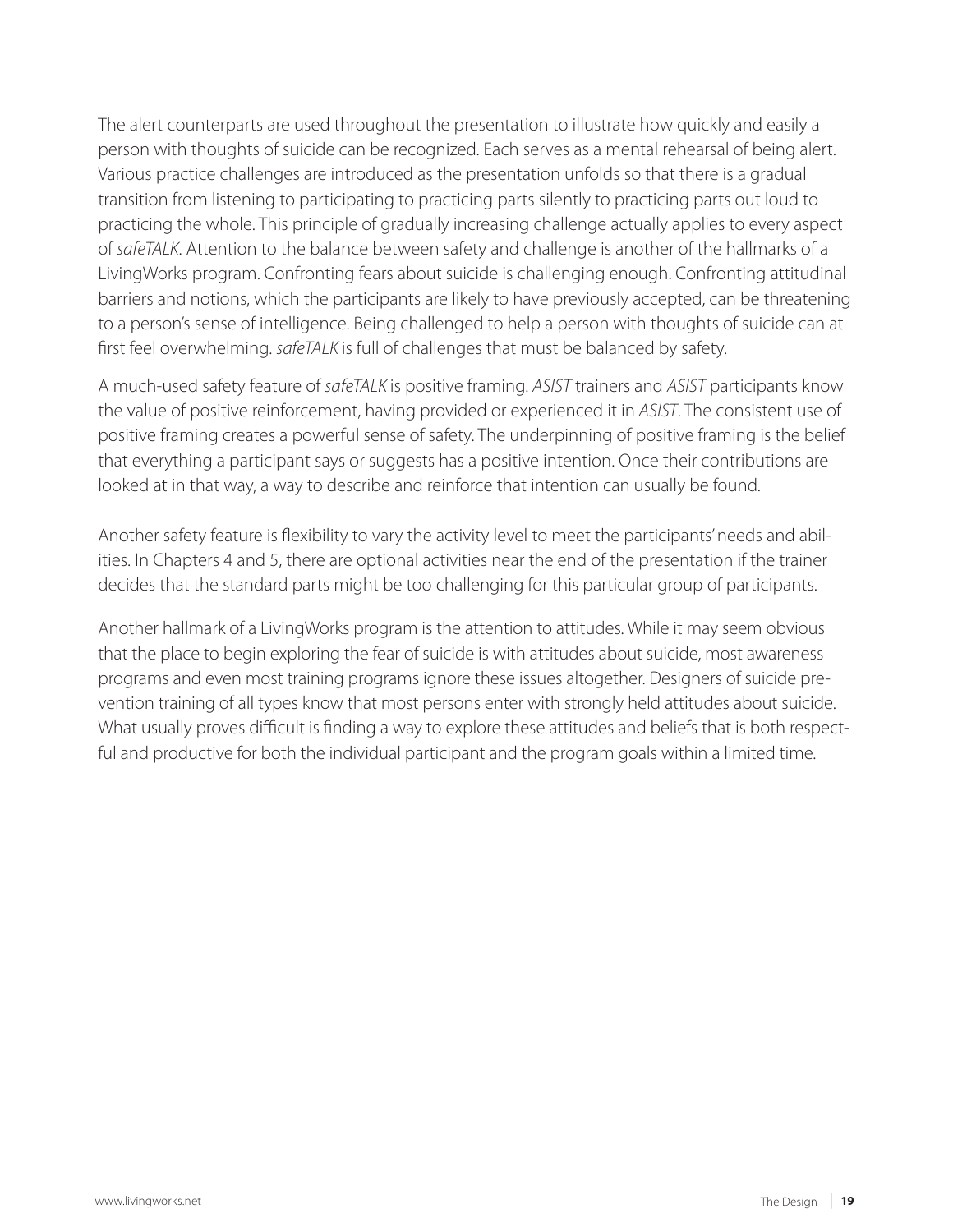## **Expectations**

A willing, ready and able *safeTALK* trainer appreciates, understands and does the following.

#### A willing trainer:

- › Recognizes that motivation is the key to learning suicide alertness skills
- › Recognizes that *safeTALK* unfolds wisdom about alertness in ways that lead to deeper understanding and better integration
- › Recognizes that the teaching of alertness skills should model key elements in helping a person with thoughts of suicide, such as open and direct talk about suicide

#### A ready trainer:

- › Values all forms of feedback but regards positive feedback as essential to the *safeTALK* learning process
- › Is confident that *safeTALK* will help participants become effective suicide alert helpers

#### An able trainer:

- > Balances safety and challenge during the training
- **>** Is committed to conducting *safeTALK* in a manner that is, in all significant respects, consistent with the *safeTALK Trainer Manual* and with their learning experience at the *safeTALK Training for Trainers*
- › Pursues ongoing learning and engages in self-reflection to improve the *safeTALK* trainings they conduct
- › Speaks well of *safeTALK* and *ASIST* and supports opportunities for more *safeTALK* trainings and *ASIST* workshops to be conducted

The beliefs trainers have about *safeTALK* affect how they interact with participants in *safeTALK*. We describe nine core beliefs about *safeTALK* that we hope all *safeTALK* trainers will fully endorse and honor.

#### 1. safeTALK procedures are trustworthy.

Done effectively, *safeTALK* helps alert helpers become more ready, willing and able to activate a suicide alert. Even done poorly, it has somewhat the same result. People want to know how to help. Follow *safeTALK* standard procedures or options. Do not add things; do not leave things out.

Your commitment to and faith in the design of the training helps determine the success of each training you lead. When you talk about any part of the training's design, speak as if you were one of the designers. Since trainer feedback contributes strongly to the evolution of *safeTALK*'s design, references to ownership of the training are appropriate. Make certain that you understand the rea-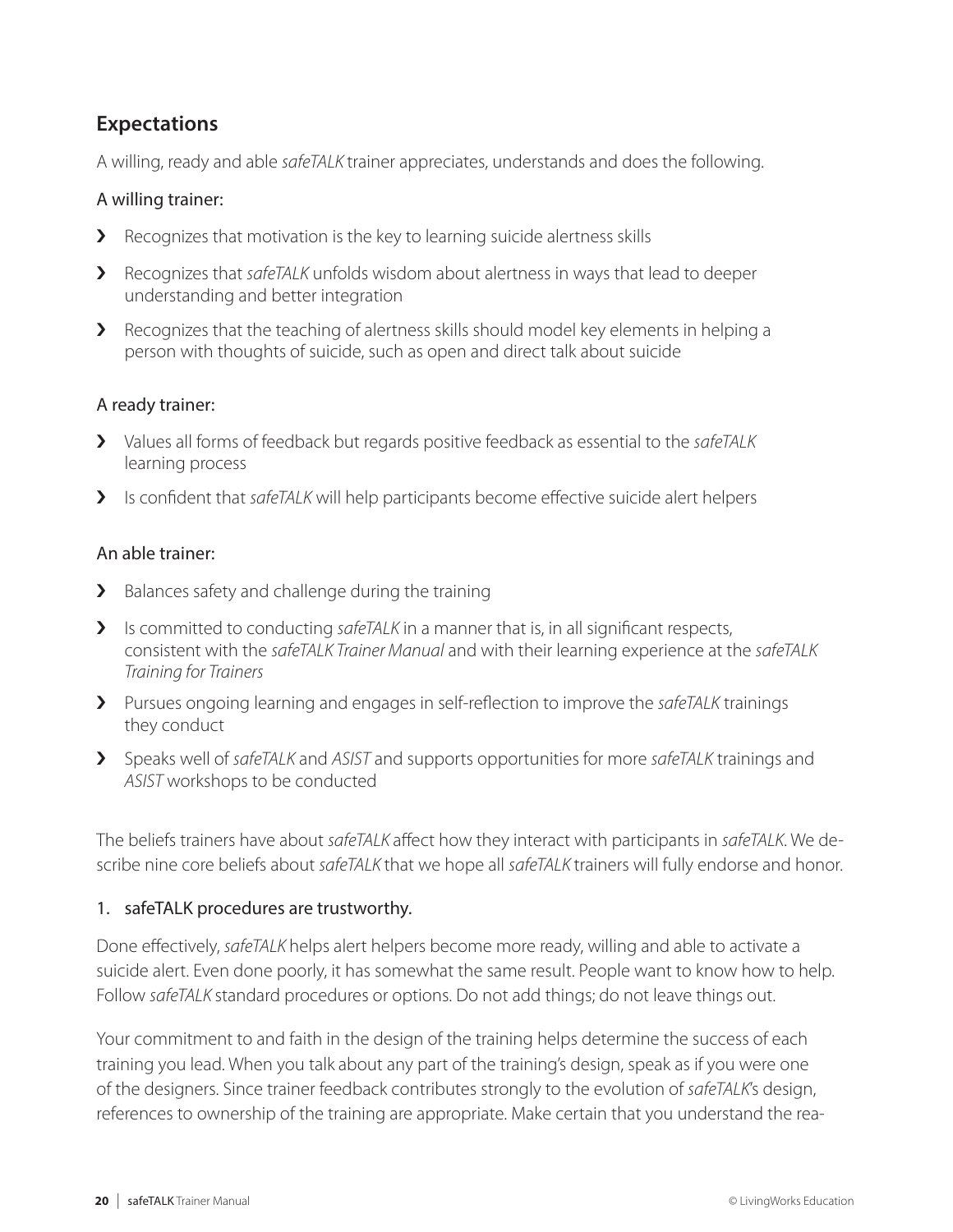sons behind every part of *safeTALK*. If you have a problem with something, let us know. We will either explain it or change it. Avoid talking about your concerns with participants. Your design concerns will distract them from their learning task. Talking about your concerns will also likely show up as negative feedback to you at the end of the training. As is usually the case in life everywhere, complaining to the wrong people will likely backfire. Always speak positively about the training and the benefits you expect them to receive. This helps create a positive atmosphere that encourages active participation in discovery learning. If they actively participate, you have a much greater chance for a successful *safeTALK*.

### 2. Content counts.

Some educational and growth experiences in the helping area are without much substance despite good educational methods. *safeTALK* uses the best educational methods that we can develop, but the content—what *safeTALK* teaches—always receives the most attention in the development process. We continually work for content that is rich yet clear, deep yet practical, and comprehensive yet simple. These are difficult standards with something as complex as suicide. We are confident that *safeTALK* is not just on the leading edge of alertness training but also on the leading edge of understanding the role suicide alertness can play in building suicide-safer communities.

### 3. safeTALK participants are people.

*safeTALK* participants have lives outside *safeTALK*. Things in their real lives can affect participation in *safeTALK*—a child is ill, a spouse has a great day at work and wants to celebrate, a pet has gone missing. Despite the best intention to set aside time to devote to *safeTALK*, things don't always work out as hoped. Do not assume that every reaction you see in *safeTALK* is necessarily connected to suicide, or to the training.

When it comes to suicide, *safeTALK* participants are also people. Some participants come to *safeTALK*  with the one purpose of finding help with their own thoughts of suicide. Some participants with thoughts of suicide come to *safeTALK* wanting to know how to help others with thoughts of suicide. Some participants coming with thoughts of suicide may begin to recognize that there is a greater danger than they thought before *safeTALK*. Given the prevalence of suicide, many participants who attend the training will have personal stories and experiences with suicide. As would be expected, recalling them can sometimes be painful. These are the situations that cause us to require the presence of a Community Support Resource.

Be aware also that the level of support that participants have for their new role of alert helper will differ widely. Some may come from an already existing network of *safeTALK-trained* helpers and *ASIST-trained* caregivers. For these participants, learning suicide first aid comes easily—nothing is distracting them from that purpose. On the other end, some participants may come from organizations that hold beliefs that are different from those held by *safeTALK*. These participants may seek extra assurance, because they know they have others to convince about *safeTALK*. Again, do not think that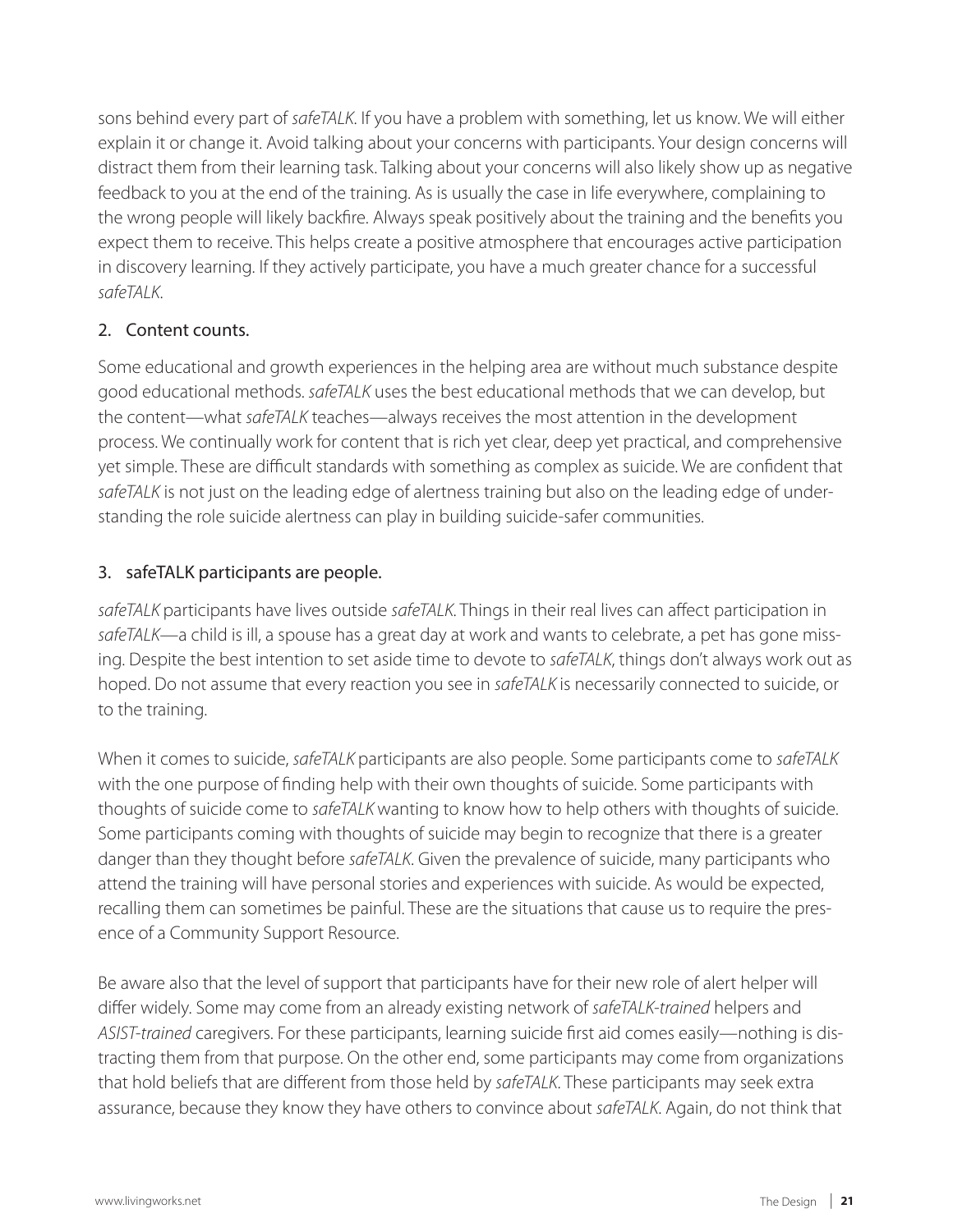every reaction in *safeTALK* is connected to *safeTALK*. Some reactions may be related to the supports that a helper has outside of *safeTALK*.

#### 4. safeTALK objectives come first.

Participants come to *safeTALK* expecting to learn about suicide alertness. Participants with needs that might distract the learning of the rest of the participants can be helped by the Community Support Resource to find an appropriate resource to meet that need.

## 5. Trainers teach—and facilitate.

The mainstay for a *safeTALK* trainer is the ability to lecture effectively. This is particularly true for trainers using the optional procedures or who want to move toward using them. No matter how good you are at lecturing generally, you will need to do a lot of practice on *safeTALK*'s lectures. For many, suicide is surrounded by fear, myth and taboo. The tools you provide in *safeTALK* are some of the keys to counteracting those influences. Don't get in the way by being unprepared or confusing.

Participants are adults. They have learned things about suicide before coming to *safeTALK*. They need to be able to ask questions. The "just wonderings" are designed to start questioning, but facilitation and modeling are required to keep it going. Begin by modeling good listening, respect for differences, searching for positives, and thoughtfulness. Support similar participant behaviors if and when they occur. Encourage questions. Show that you understand the question by repeating it. Either answer it or refer the person to a place, like *ASIST*, where it can be answered. Encourage follow-up or clarifying questions. Discussion that leads to questions should also be encouraged.

#### 6. Practice is essential.

Practice is essential when learning new skills, period. Various practice challenges are introduced as the presentation unfolds so that there is a gradual transition from listening to participating to practicing parts silently to practicing parts out loud to practicing the whole. Changing these opportunities or the manner in which they unfold will impact the safety/challenge balance as well as the acquisition and integration of the skills needed to complete the *TALK* steps.

## 7. Safety and challenge—two sides of learning.

Participants must feel safe to meet the challenges the training provides. If you get the mix right, participants feel safe enough to try something hard enough that, when they manage it, it gives them a real sense of accomplishment and increased abilities. Individual participants and groups of participants differ in ways that cannot be predicted in advance. A group of experienced helpers, for example, often needs the mix shifted toward safety even though one might think that is not needed for such a group. The mix of safety and challenge should always be watched throughout the training. The structure of *safeTALK* helps to maintain the balance of safety and challenge. Changes to that structure, even in small ways, may have consequences for the safety of participants at *safeTALK*.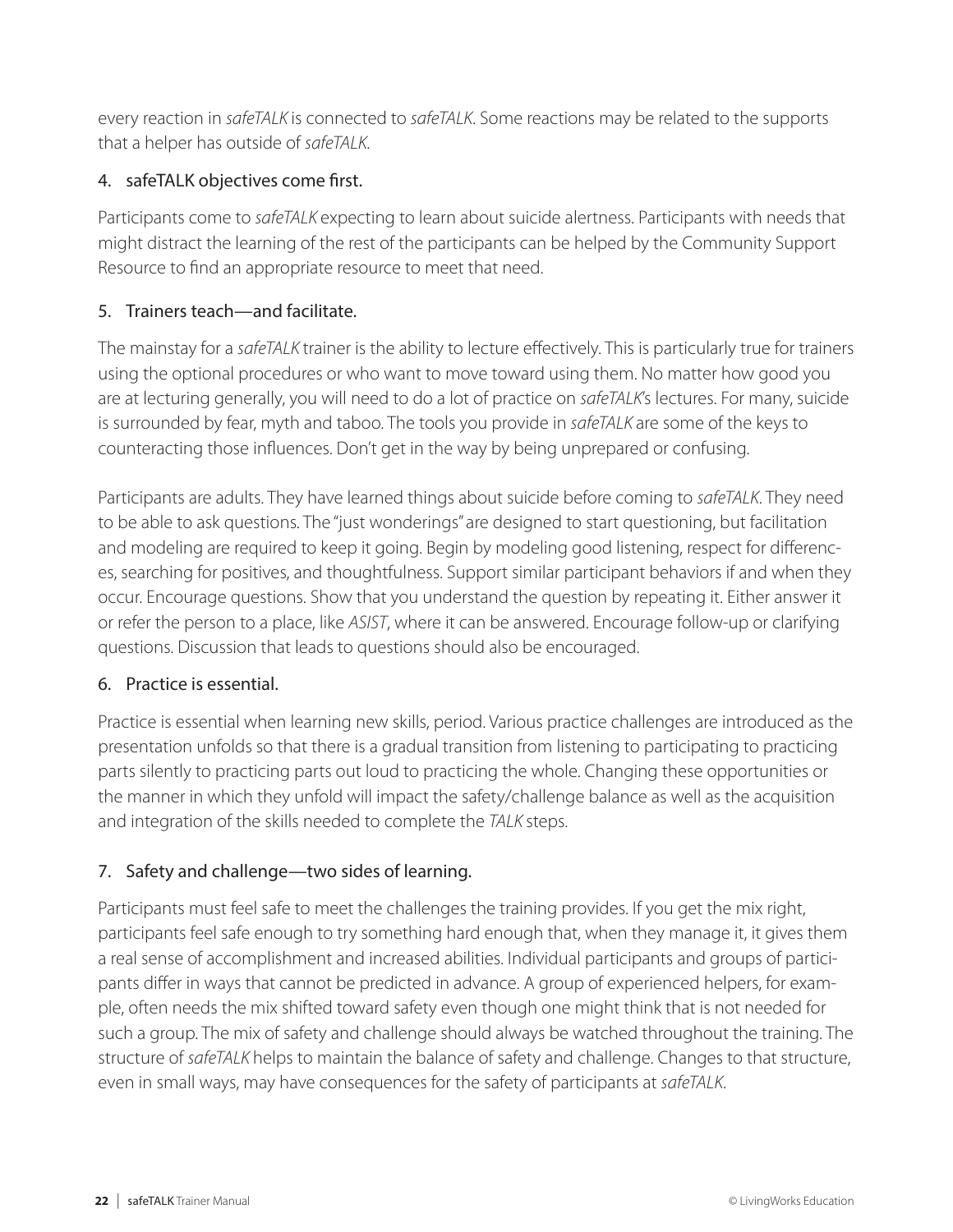#### 8. Comfort facilitates.

While it might not seem appropriate to say so with a topic as serious as suicide, it is true that participants will learn more in comfortable and safe surroundings. Ensure that rooms are as soundproof as possible. Provide a wide range of refreshments and snacks. Use comfortable chairs, or provide more short breaks. Make sure there are enough washrooms. Take safety seriously. Check exits and fire safety procedures. A dedicated group will learn anywhere, but a comfortable group will learn even more.

Trainers also model comfort in the way they speak openly about suicide. There is no need to adopt a somber tone. Indeed, doing so could interfere with participants' ability to learn. On the other hand, a tone of respect for the subject and for those with suicide experiences is essential to support a shift toward a more compassionate view of suicide and those thinking about suicide. Bottom line: Trainers and participants at *safeTALK* should be able to speak openly and comfortably about suicide.

#### 9. Only hard work can make safeTALK look easy.

Very experienced trainers teach *safeTALK* so naturally that participants don't often realize that the trainers are following standardized design and presentation procedures. This appearance of smoothness and ease is not natural: it was earned through hard work. It does not matter how good a trainer you are in general, or how much people usually like you. The only way you are going to make the underlying technology of *safeTALK* seem invisible, so that participants can focus only on their own learning, is by working hard at mastering that technology. *safeTALK* was created with a detailed understanding of the role it is expected to play in developing suicide-safer communities and with a clear idea of how the training could be achieved. We hope you like the program enough to contribute to its evolution.

This chapter and this manual are written with the expectation that your training will be successful. We believe that it will be and that it will contribute to the saving of lives. Recognize, however, that *safeTALK*  may not have the same positive outcome for every person. Some participants may, in the end, decide that they don't want to help persons with thoughts of suicide. Give permission for participants to hold any view. Some may choose to remain very touchy or wary about suicide. Rest assured that it can never be the same touchiness or wariness they entered with, and remember that change sometimes works in strange ways.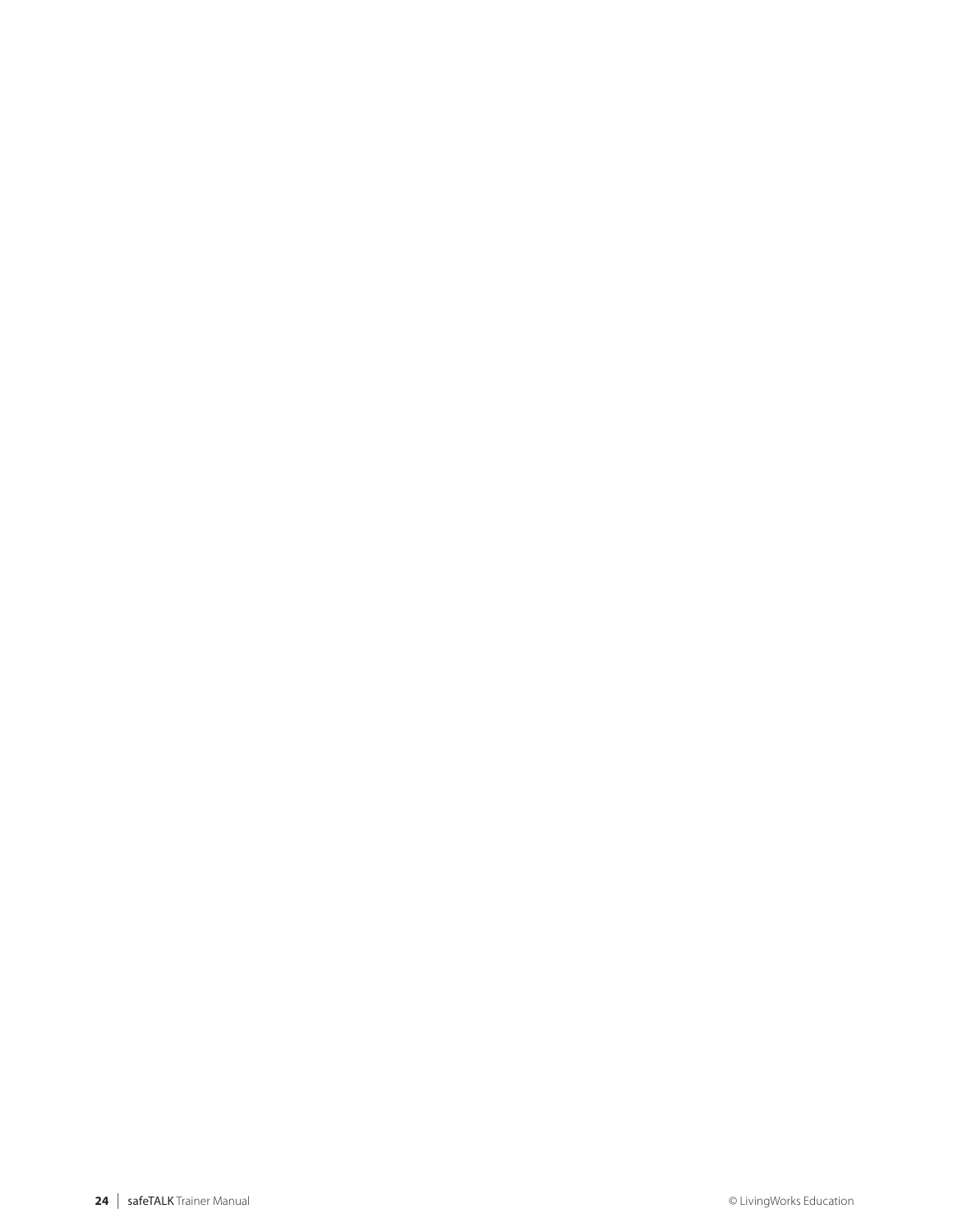# **Chapter 3: Good Practices**

This chapter is about the principles for conducting *safeTALK* safely and effectively. We call these "good practices."

# **Good Practices**

Sometimes good practices are repeated from one document to another without any information about the principles or reasons underlying them. Here, we take time to explain these practices using basic assumptions and first principles about how training programs are supposed to contribute to suicide prevention activities in a community.

## **Community resources**

In advance of any *safeTALK* training, prepare a list of resources trained in suicide intervention and gather any information on local policy about suicide. If the community or organization you are working in is new to you, the person sponsoring the training will be your best source for this information. If you plan to do large numbers of *safeTALK* trainings in a community or organization, we recommend that you invest as much energy as you can to find out about and build relationships with local resources. If you are an *ASIST* trainer, you likely already know something about the community's intervention resources. If you have taken *ASIST*, your *ASIST* trainer could be a valuable source of information. If your community has *ASIST* and *safeTALK* training, much of this work may already have been done for you.

You want to find out what types of suicide intervention resources are available in the community and how they are accessed—including any limitations on access. You want to form an estimate of the adequacy of these resources to provide interventions to the number of *safeTALK* referrals that might be made. Hopefully, there is a helpline contact number for the community in which you are training. Phone around to agencies and organizations that likely have suicide intervention resources and tell them about *safeTALK*. Ask openly and directly how they work with persons thinking about suicide. Even today there are many helpers who are reluctant to talk openly about suicide and hesitant to work with persons thinking about suicide. KeepSafe Connections must be willing, ready and able to do both. Find out if and how they might accept referrals from suicide alert helpers. Encourage these agencies and organizations to send representatives to a *safeTALK* demonstration as a way to help them understand the benefits of having a large pool of alert helpers in their community. It is still the case, in many communities, that many resources doing suicide interventions have little or no training in how to do them but have developed their skills and knowledge from experience.<sup>6</sup> Communities are increasingly recognizing that a deficit exists in the preparation of many helpers when it comes to suicide and realizing the need for specific training in how to help persons thinking about suicide.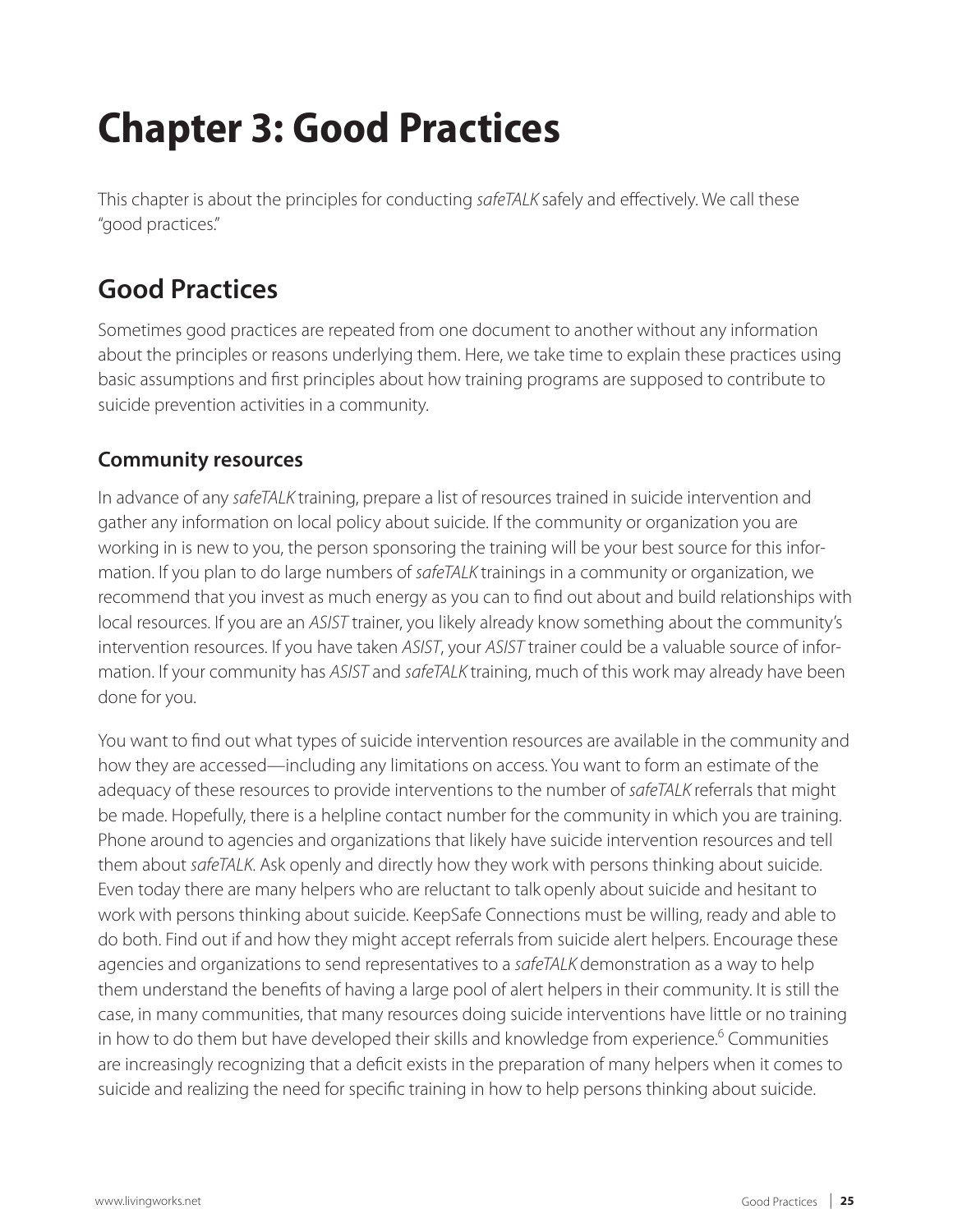As you can imagine, you might make some people unhappy by asking such questions. On the other hand, recognize that you might be on your way to becoming the community's suicide prevention leader. The simple truth is that if a community does not have sufficient suicide alert and suicide intervention resources, making that known rests on good moral and ethical ground, even if it also sometimes requires acts of courage.

In a community in which there appears to be few suicide intervention resources, work with the sponsor in advance of the training to determine the resources that do exist. If it turns out that there are fewer resources than are advised or needed—and that the participants are not likely to know of many more either—consider offering *suicideTALK*, if you have it, instead of *safeTALK*. Lean toward *suicideTALK*  even more in this resource-poor community if you are less confident about your or your Community Support Resource's suicide intervention skills.

## **Your Community Support Resource**

Having a Community Support Resource who is trained in suicide intervention is required at your *safeTALK* trainings. This person should be able to provide a suicide intervention as well as the initial response to an unresolved bereavement issue. In a community where there are *ASIST* trainers and *ASIST* participants, it will be easier to find your Community Support Resource. *ASIST* now actively encourages participants to take up this role, and participation in *ASIST* makes participants more willing, ready and able to perform the role.

If you don't already have a resource, include your need for this kind of resource along with your inquiries about community intervention resources. Another possibility, having other advantages, is to use another *safeTALK* trainer as your resource. Since *safeTALK* is almost always implemented on a large scale, there are very likely to be other *safeTALK* trainers in your community.

In learning *safeTALK*, it is advantageous to share the presentation of it. Later you may wish to continue this practice since you can train up to 40 participants with two trainers. Two trainers can share presentation tasks and watch out for the needs of this larger number of participants; however, it must be noted that a Community Support Resource who is dedicated to performing this role is still required. Groups larger than 40 are not permitted as both safety and effectiveness of the training will be compromised.

## **Suitable participants**

*safeTALK* is not suitable for persons or communities that have recently been seriously affected by a suicide, nor can it be used to teach the complete set of suicide intervention skills.

Persons recently affected by suicide may not be interested in learning about helping persons with thoughts of suicide—the expected initial state for *safeTALK*. Often they are angry, sad, confused,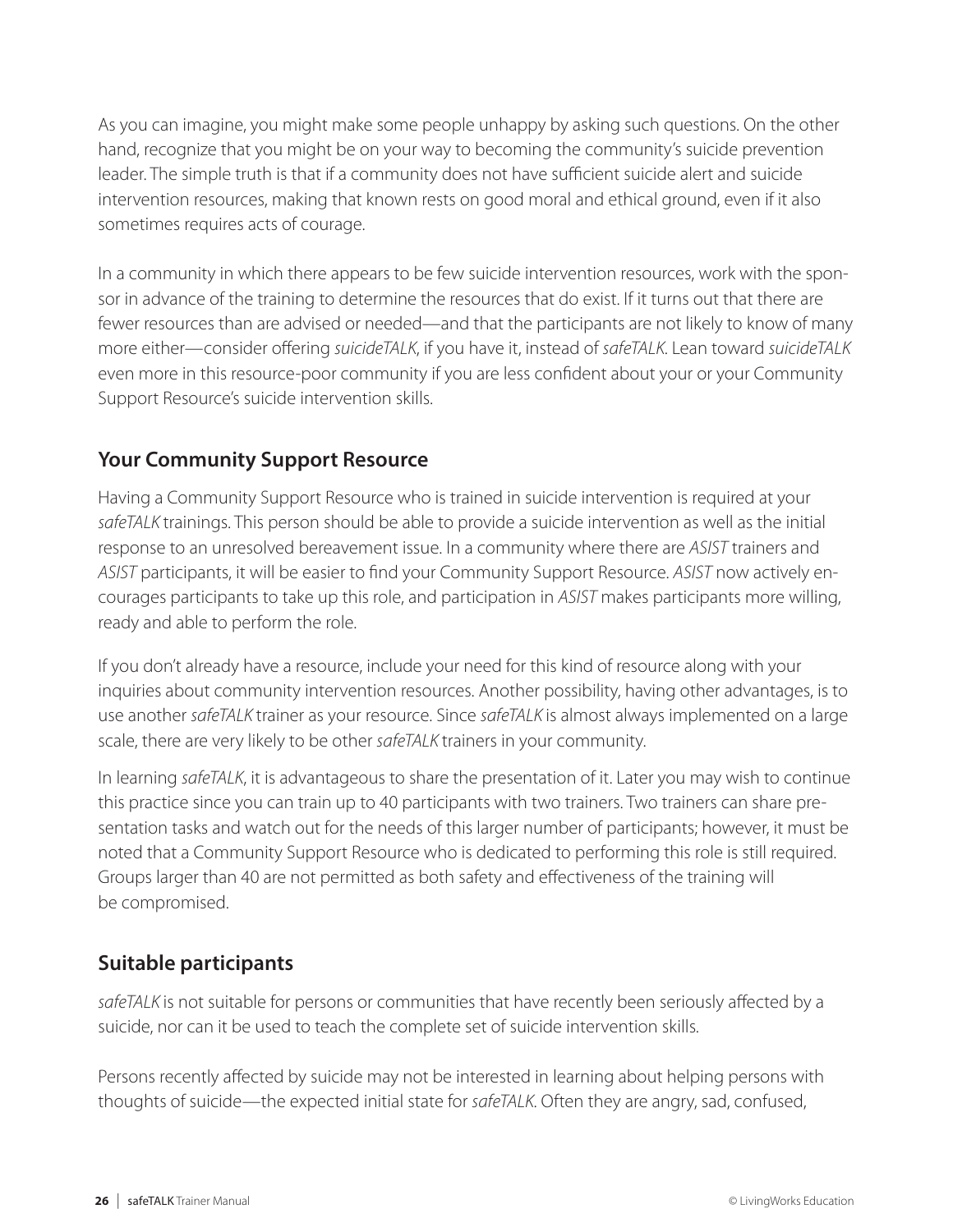numb or experiencing any number of the other initial grief reactions. *safeTALK* has little content and practically no process that responds appropriately to the intense feelings that occur in such an acute situation. More than anything, such persons typically need a chance to talk freely and openly in relatively small groups where expertise is ensuring that the talk is productive. A structured training like *safeTALK* is probably not what they need.

*safeTALK* is not suitable for those wishing to learn suicide first aid intervention skills. *ASIST*—our vehicle of choice for learning such skills—assumes that it takes a minimum of two full days of training to acquire those skills.

The content of *safeTALK* overlaps with the content of *ASIST* in two areas: attitude clarification and intervention concepts. *safeTALK* is primarily about attitudes that relate to activating a suicide alert. *safeTALK* participants learn some helping activities that are related to suicide intervention principles but by no means all that is needed to complete an intervention.

If the community where you are presenting does not have suicide intervention resources and you have access to our *suicideTALK* program, you may conclude that *suicideTALK* is a better vehicle for stimulating community interest in suicide prevention than *safeTALK*. In general, where there are intervention resources already in place, and if participants seem ready to learn specific skills and take on direct responsibilities for helping a person with thoughts, use *safeTALK*. If they seem uncertain about making commitments or are interested in exploring the whole area of suicide prevention, use *suicideTALK*. In organizations where expectations about who should be able to help are clearer, you could decide to use *safeTALK* with those who are expected to help and *suicideTALK* with all others.

*safeTALK* does what it is supposed to do. Using *safeTALK* with its goals in mind will advance your status and reputation as time goes by. Trying to use *safeTALK* in ways it was not intended can sidetrack this favorable process.

## **Good practices for youth**

Good practices for youth suicide prevention programs in public school (or counterpart) systems tend to be more explicit than comparable programs for adults. Since we consider *safeTALK* to be suitable for youths aged 15 or older, we need to consider the good practices prescribed for such programs. We can also use these practices to check out the value of our principles for conducting trainings for other audiences.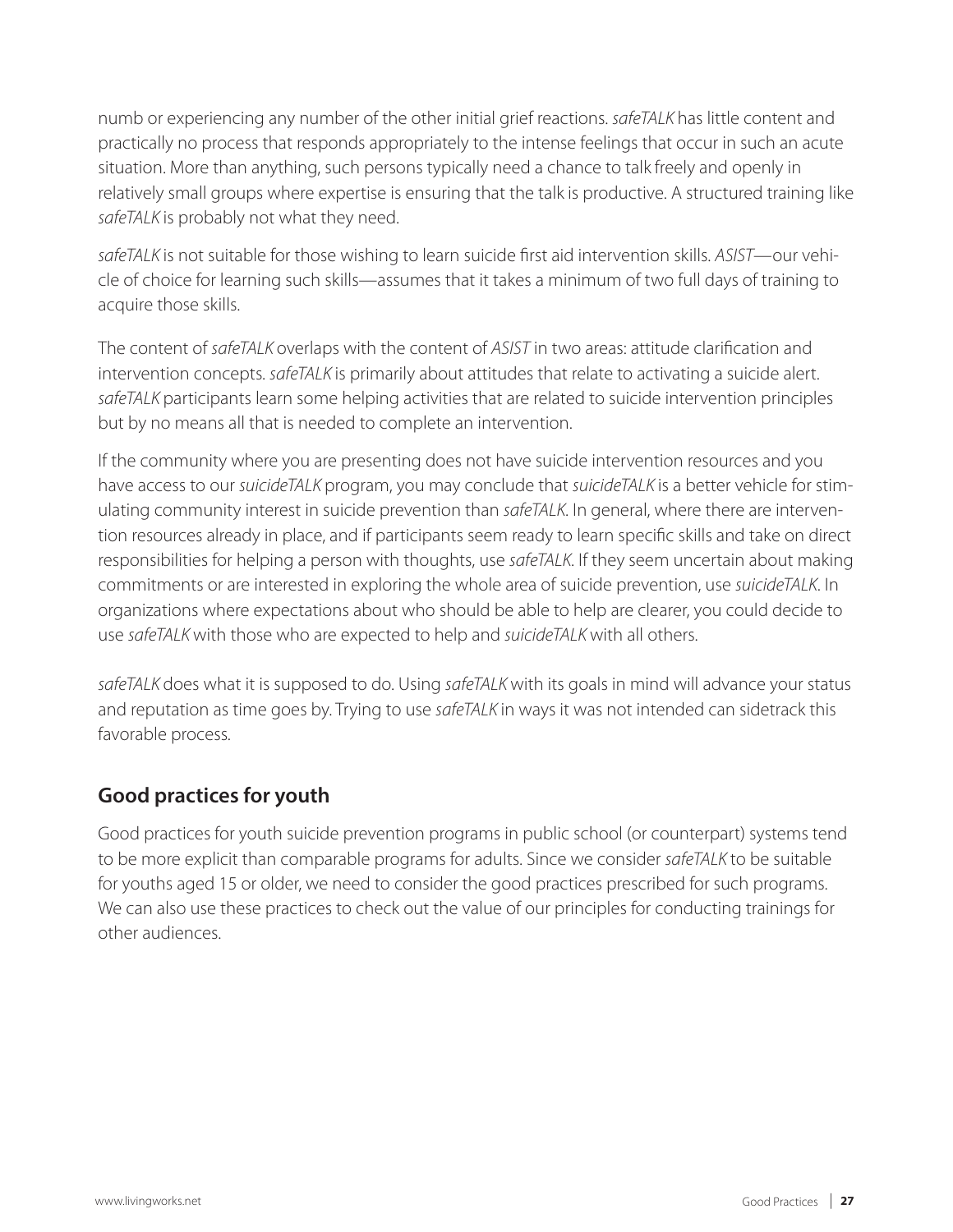Kalafat (2001) provides an overview of good practices for what he calls "comprehensive youth suicide prevention programs":

- 1. Suicide-specific information is presented as part of health or family life curricula and is given to all students
- 2. All parents and school personnel (including custodians, bus drivers, etc.) receive the same information that is given to students
- 3. The school in which these trainings occur has policies and procedures for: a) responding to students thinking about suicide, b) responding to suicide behavior, and c) ensuring coordinated working relationships with community gatekeepers
- 4. Often the establishment of school crisis teams, the training of community- and/or school-based gatekeepers, and the creation of media campaigns surround and are integrated with this comprehensive approach

The first practice implies that suicide should be treated as a life span issue and not as a special topic or as an abnormal issue that only affects a few people. The second implies that everyone can do something to help prevent suicide, not just experts.

The third and fourth standards are consistent with the higher expectations of programs for youth. Kalafat clearly implies that when it comes to youth, safety must get high priority. Programs like *safe-TALK* should not be delivered in the absence of many additional aspects of a prevention plan. The third practice clearly indicates that basic safety processes must be in place to complement any kind of suicide education activity that is intended to encourage identification of youth with thoughts of suicide. Our preference is to move policy and procedures for dealing with suicide injuries or deaths into a separate item, so that concern for safety about the person thinking about suicide is given priority.

The fourth practice is stated as an ideal, not a requirement. Kalafat has not been so firm on safety as to leave no room for the use of training programs to stimulate interest in suicide prevention. However, in the case of *safeTALK* for youths, we believe the fourth practice should apply.

White and Jodoin (1998) have similar practice recommendations for suicide trainings in schools. Their additional practices include:

- 1. Be appropriate for the developmental level and age of the audience.
- 2. Fit into, rather than add on to, the current health curricula of the school.
- 3. Be aimed at students as potential helpers, not victims.
- 4. Involve regular school personnel in the delivery of the program and provide training for them if their involvement is to be extensive.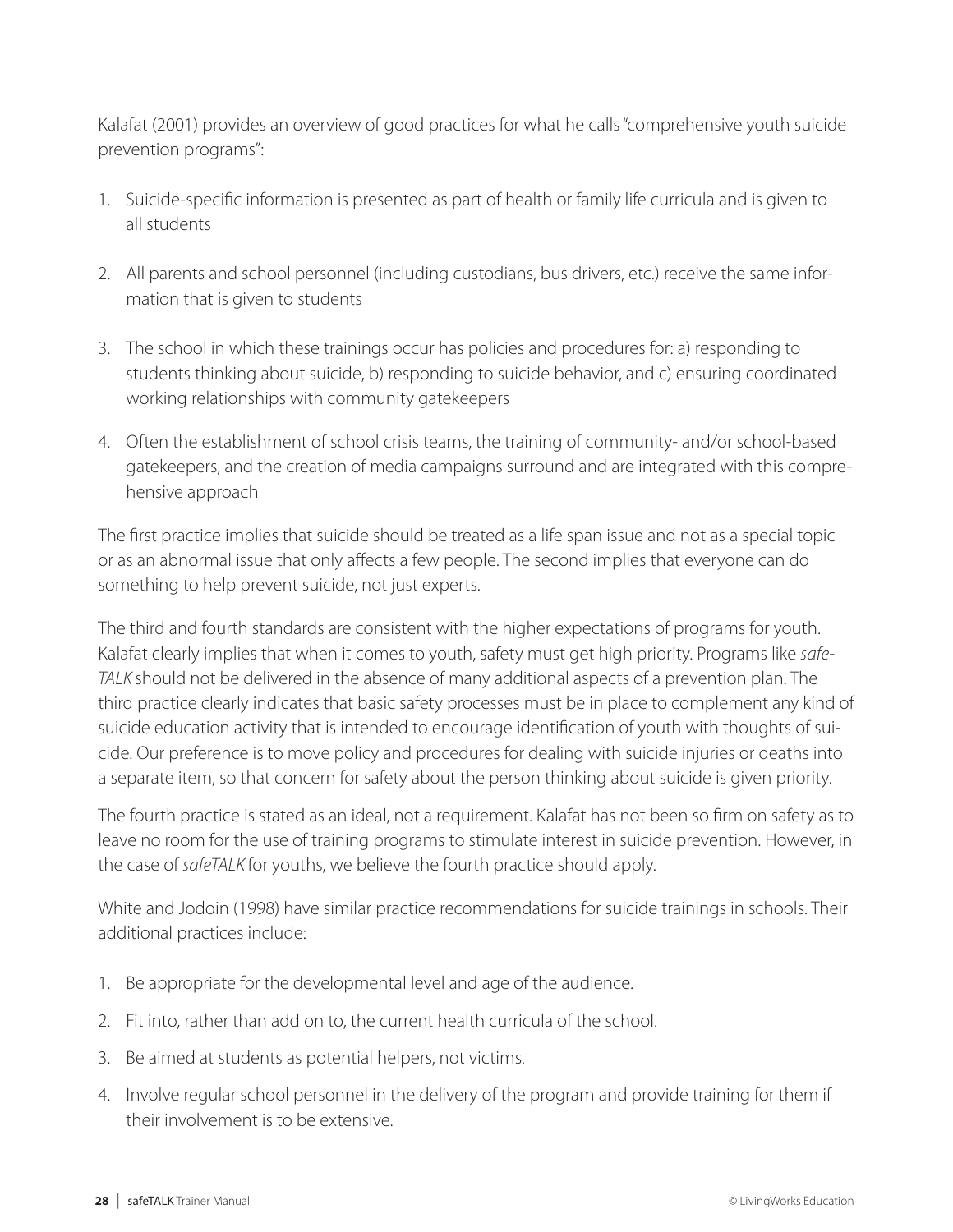- 5. Include elements that teach skills, not just knowledge, such as creating opportunities for students to practice and receive feedback.
- 6. Ensure active student engagement through learning methods including modeling, role-plays, performance feedback, small-group discussion and positive reinforcement.
- 7. Provide plenty of opportunity for discussion.

In general terms, the principles underlying these practices seem consistent with our own. We endorse the normalization of suicide (1 and 2), the goal of involving teachers, parents and others in the school in the process of learning about suicide (4) and the desire to empower youth (and everyone else) to help prevent suicide (5 and 6). Of course we disagree with the third one. We believe that anyone can be affected by suicide and that the recognition of this motivates all helpers. We also do not view persons with thoughts of suicide as "victims." We note that the specifics of recommendation 6, although ideal, are not possible in a shorter program. *ASIST* training is the only program we know of that is able to meet all of these recommendations, but it would not be appropriate for most youths under the age of 16.

We strongly recommend using mixed groups of parents, teachers and students (ideally one third of the group should be adults known to the youth participants) when presenting *safeTALK* to highschool-aged youths. This attention to group diversity encourages cross-generational conversation about suicide—which in most places is less open than we would hope—and generally results in a greater appreciation of persons in each group.

## **Our important standards**

*safeTALK* provides you with an elegant structure that is of little value unless you take the time to learn it. Do not let this structure deceive you into thinking that a "once over lightly" review is sufficient in preparing to present it successfully. The program challenges participants in many ways. Your understanding of *safeTALK* and your commitment to delivering it in the manner in which it was intended is critical to meeting those challenges successfully. When the challenges are not successfully met, participants will blame you for the failure. You need to be prepared to admit when you don't know something and to encourage a group to vent their frustrations, if that is necessary. You also need to have the confidence to support the essential messages of *safeTALK* in the face of disappointment and avoidance. As a "bottom line" position, never let a group of participants leave believing that you accept a view that suicide should be avoided or cannot be prevented. Standing by your beliefs leaves them with a mental reminder that avoidance can be avoided.